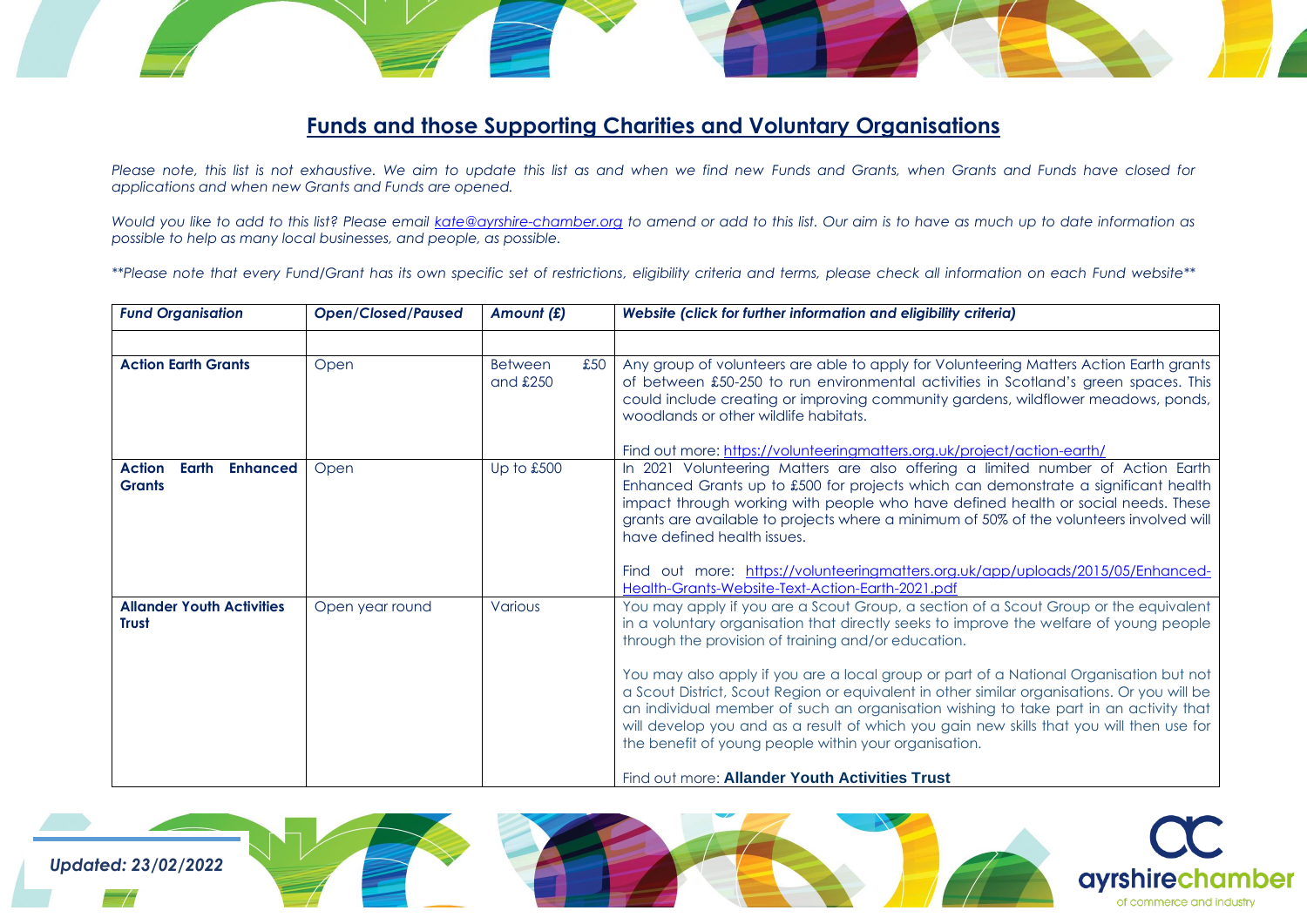| <b>Alpkit Foundation -</b>        | Open year round        | Up to £500     | Prioritising our funds to support projects that demonstrate an immediate impact on         |
|-----------------------------------|------------------------|----------------|--------------------------------------------------------------------------------------------|
| <b>Grassroots Support Now</b>     |                        |                | those affected by the Covid-19 virus crisis. Welcome any applications from individuals     |
|                                   |                        |                | or organisations serving those affected by coronavirus across the country                  |
|                                   |                        |                |                                                                                            |
|                                   |                        |                | https://alpkit.com/blogs/foundation/adapting-to-the-coranavirus-crisis                     |
|                                   |                        |                |                                                                                            |
| <b>Aviva - Community Fund</b>     | quarterly<br>Open,     | Up to £50,000  | The Aviva Community Fund have broadened their eligibility criteria to support causes       |
|                                   | funding rounds         |                | in addressing the impact of the outbreak. It supports projects that boost the resilience   |
|                                   |                        |                | of communities in the face of uncertainty and is investing in two key areas: community     |
|                                   |                        |                | resilience and financial capability and inclusion. The focus is on funding small charities |
|                                   |                        |                | and giving them the opportunity to innovate and test new ideas without fear of risk.       |
|                                   |                        |                |                                                                                            |
|                                   |                        |                | Any not-for-profit community organisation whose income is less than £1 million and has     |
|                                   |                        |                | existed for at least 12 months. Maximum annual income: £1,000,000                          |
|                                   |                        |                |                                                                                            |
|                                   |                        |                | https://acf.crowdfunder.co.uk/                                                             |
| <b>Ayrshire Housing</b>           | Open year round        | Up to £1000 or | The Building Community Capacity Fund helps smaller groups make a bigger impact in          |
| <b>Community Grants</b>           |                        | 'in kind'      | their communities or to develop new initiatives. We are interested in exploring            |
| &Partnership                      |                        |                | opportunities to provide practical assistance alongside financial support.                 |
|                                   |                        |                |                                                                                            |
|                                   |                        |                | They especially welcome applications which directly involve our tenants or would at        |
|                                   |                        |                | least be of general benefit to tenants or housing applicants. The fund builds on our       |
|                                   |                        |                | longstanding support for community activities such as galas, and gardening and sports      |
|                                   |                        |                | clubs.                                                                                     |
|                                   |                        |                | Read more: https://www.ayrshirehousing.org.uk/about/wider-action/                          |
| <b>B&amp;Q Foundation</b>         | Open year round        | Up to £5,000   | B&Q Foundation provides grants to registered charities who support people                  |
|                                   |                        |                | experiencing poor quality housing and homelessness or are looking for help with a          |
|                                   |                        |                | project to improve homes and community spaces.                                             |
|                                   |                        |                | https://www.neighbourly.com/BandQFoundation                                                |
| <b>Corra Foundation -</b>         | Open, closing dates    | Various        | They are seeking applications that are based on partnership approaches which               |
| <b>Various Grants</b>             | specific to individual |                | demonstrate how they will take a Whole Family Approach which is Relational and             |
|                                   | funding streams        |                | Rights Based when delivering front-line services which support children and families.      |
|                                   |                        |                |                                                                                            |
|                                   |                        |                | To be funded, applications must demonstrate significant connection, collaboration,         |
|                                   |                        |                | and contribution to the work their Local Authority area is implementing in relation to     |
|                                   |                        |                | both The Promise and the Whole Family Approaches work being taken by ADPs.                 |
|                                   |                        |                |                                                                                            |
|                                   |                        |                | Sign-up for update on the grant here: https://www.corra.scot/grants/                       |
| <b>Creative Scotland Open</b>     | Open                   | From £1000     | The fund aims to enable individuals and organisations to explore ways of working that      |
| <b>Fund - Sustaining Creative</b> |                        | £100,000       | will help them to adapt and respond to the current changing circumstances                  |
| <b>Development</b>                |                        |                |                                                                                            |

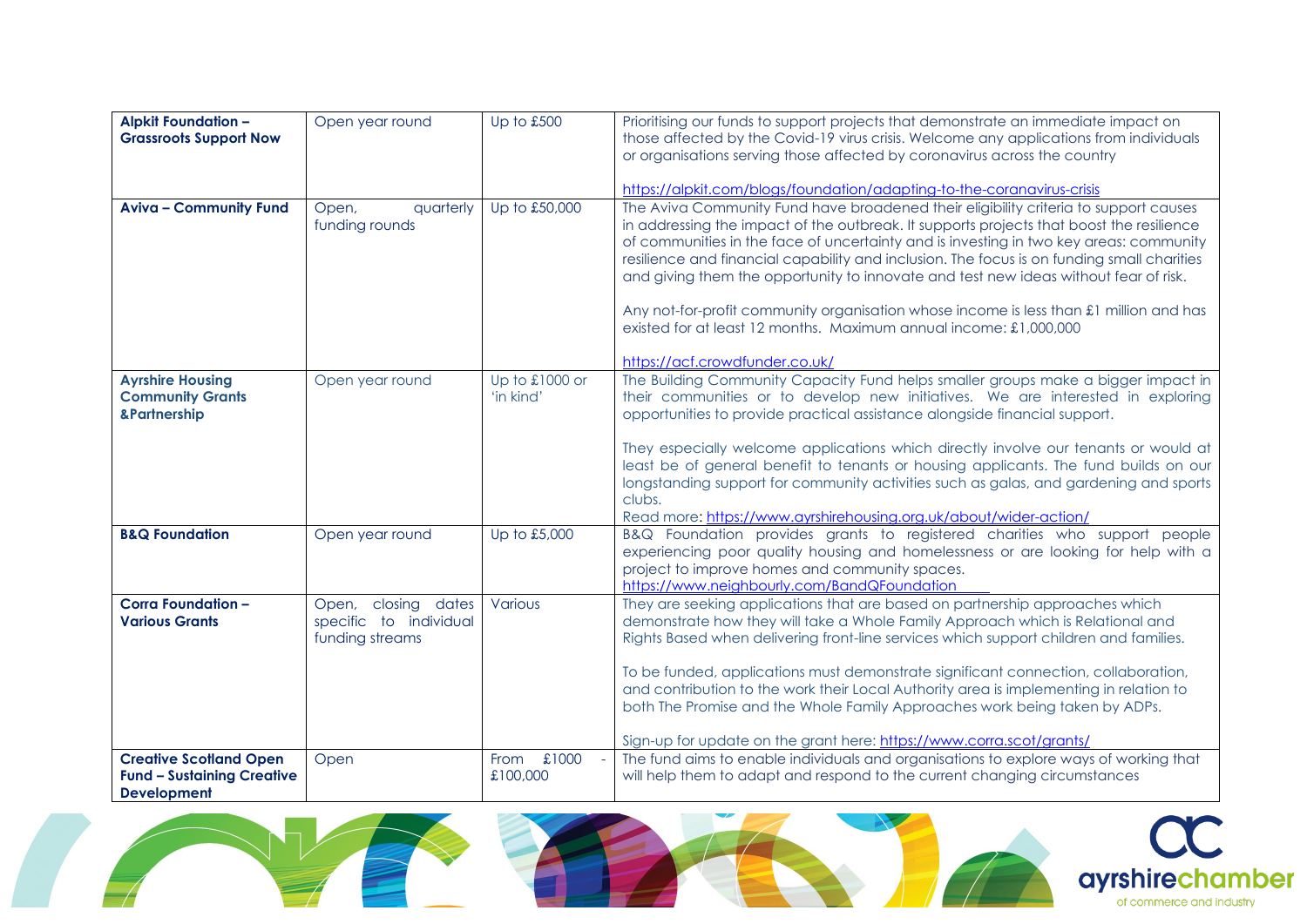|                                                                                                  |                                                                                                                |                     | https://www.creativescotland.com/funding/funding-programmes/open-fund-                                                                                                                                                                                                                                                                                                                                                                                                                                                                                                                                                                                  |
|--------------------------------------------------------------------------------------------------|----------------------------------------------------------------------------------------------------------------|---------------------|---------------------------------------------------------------------------------------------------------------------------------------------------------------------------------------------------------------------------------------------------------------------------------------------------------------------------------------------------------------------------------------------------------------------------------------------------------------------------------------------------------------------------------------------------------------------------------------------------------------------------------------------------------|
|                                                                                                  |                                                                                                                |                     | sustaining-creative-development                                                                                                                                                                                                                                                                                                                                                                                                                                                                                                                                                                                                                         |
| <b>Cycling Friendly &amp; Social</b><br><b>Housing development</b><br>fund                       | Open,<br>year<br>round<br>funding                                                                              | Various             | Cycling Scotland's Cycling Friendly programmes support organisations in employer,<br>community, campus, school and social housing settings across Scotland who are<br>committed to encouraging cycling through nationally accredited award schemes<br>and development funds.<br>Cycling Friendly Employer: up to £25,000 per site;<br>Cycling Friendly Communities: up to £20,000;<br>Cycling Friendly Campus: £25,000 per campus;<br>Cycling Friendly Secondary Schools: £4,000;<br>Social Housing Fund: £25,000 per site.<br>$\bullet$<br>Find out more: https://www.cycling.scot/mediaLibrary/other/english/8044.pdf or<br>https://www.cycling.scot/ |
| <b>DPD Eco Fund</b>                                                                              | Open,<br>round<br>year<br>funding                                                                              | Various             | Grants are available to charities, community groups, schools, small businesses and<br>other local organisations in the United Kingdom for green projects and environment-<br>friendly initiatives.<br>More information: https://green.dpd.co.uk/                                                                                                                                                                                                                                                                                                                                                                                                        |
| <b>Friends Provident</b><br><b>Foundation - Developing</b><br>a Fair Economy Grants<br>Programme | Open, various closing<br>dates:<br>8 <sup>th</sup> April 2022<br>6th July 2022<br>5 <sup>th</sup> October 2022 | Various             | Friends Provident Foundation are looking for applications that look at why problems<br>like inequality, poverty and climate breakdown exist and try to get to the root causes<br>of those problems. They don't fund activities that deal with the symptoms of those<br>problems but instead support work that gets at the economic systems and structures<br>that cause them.<br>More information: https://www.friendsprovidentfoundation.org/grants/                                                                                                                                                                                                   |
| <b>Foundation Scotland ~</b><br><b>Community Response,</b><br><b>Recovery, Resilience Fund</b>   | Open                                                                                                           | £1,000 to<br>£5,000 | <b>Resilience Funding for Scottish Charities and Community Organisations</b><br>Grants are available to support organisations with their long-term planning, helping<br>them to become more sustainable in the future, despite the continued uncertainty.<br>From 1 December, Foundation Scotland is inviting applications for the Resilience phase<br>of the Community Response, Recovery and Resilience Fund (RRR Fund).<br>Constituted community organisations and registered charities can apply. Priority will be<br>given to organisations with an income of below £500,000.<br>Applications are assessed on a rolling basis.                     |

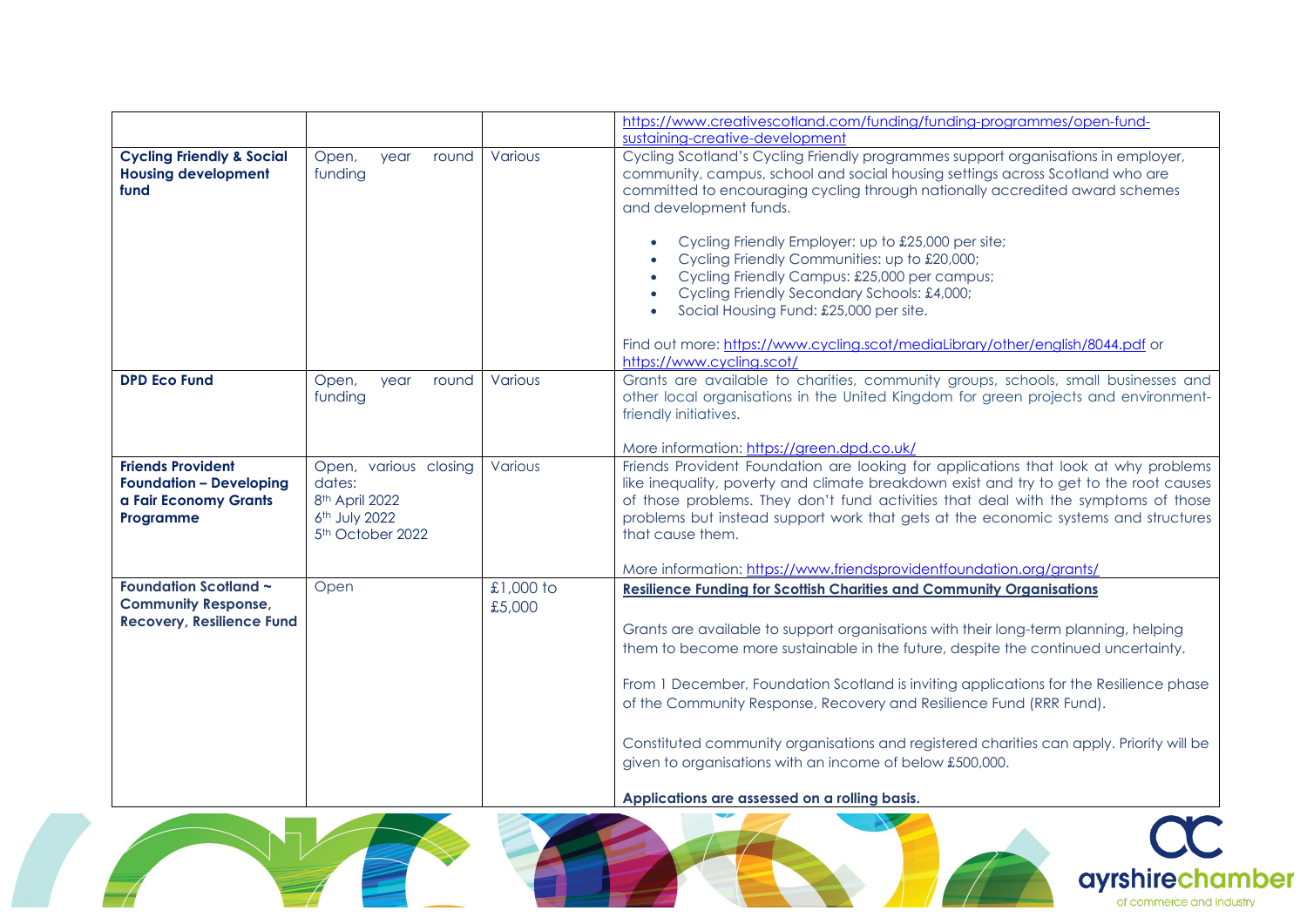|                                                         |                       |                                         | https://www.foundationscotland.org.uk/programmes/community-response,-recovery-                                                                                                                                                                                                                                                                                                                                                                                                                                              |
|---------------------------------------------------------|-----------------------|-----------------------------------------|-----------------------------------------------------------------------------------------------------------------------------------------------------------------------------------------------------------------------------------------------------------------------------------------------------------------------------------------------------------------------------------------------------------------------------------------------------------------------------------------------------------------------------|
|                                                         |                       |                                         | resilience-fund/                                                                                                                                                                                                                                                                                                                                                                                                                                                                                                            |
| <b>Foyle Foundation - Small</b><br><b>Grants Scheme</b> | Open                  | <b>Between</b><br>£1,000 and<br>£10,000 | The scheme is designed to support charities registered and operating in the United<br>Kingdom, especially those working at grass roots and local community level, in any<br>field, across a wide range of activities. The focus will be to make one-year grants only<br>to cover core costs or essential equipment, to enable ongoing service provision,<br>homeworking, or delivery of online digital services to charities that can show financial<br>stability<br>http://www.foylefoundation.org.uk/small-grants-scheme/ |
| <b>Future Woodlands Fund</b>                            | Open, no closing date | $£100/hr$ per                           | The Future Woodlands Fund (FWF) offers land managers in Scotland a simple and low                                                                                                                                                                                                                                                                                                                                                                                                                                           |
| (FWF)                                                   |                       | annum for 20<br>years                   | risk way to plant or regenerate native trees, working alongside the Scottish<br>Government Forestry Grant Scheme. The FWF covers the costs of developing<br>applications to the Forestry Grant Scheme and pays an annual incentive to the land<br>manager for 20 years.<br>More: https://www.futurewoodlands.org.uk/future-woodlands-fund/                                                                                                                                                                                  |
| <b>Gaelic Officers Scheme</b>                           | Open, closes 3pm on   | Up to £40,000                           | Bòrd na Gàidhlig's Gaelic Officers scheme is a new fund to support organisations to                                                                                                                                                                                                                                                                                                                                                                                                                                         |
|                                                         | 15th February         |                                         | employ an officer to undertake Gaelic development work.<br>Applications are welcomed from third-sector organisations looking to create a new<br>post, or to extend an existing Gaelic development post.<br>More at: https://www.gaidhlig.scot/en/funding/funding-schemes/gaelic-officers-<br>scheme/                                                                                                                                                                                                                        |
| <b>Greener Spaces, Fairer</b>                           | Open, no closing date | Up to £500                              | A local faith group or related organisation in Scotland can apply for this fund. You must                                                                                                                                                                                                                                                                                                                                                                                                                                   |
| <b>Places</b>                                           | announced             |                                         | be working primarily in a specific local community (regional/national groups are not<br>eligible). Priority will be given to groups with limited resources.<br>More at: https://www.faithincommunity.scot/asfp                                                                                                                                                                                                                                                                                                              |
| <b>Kellogg's Breakfast Club</b>                         | Open                  | Up to £1,000                            | Kellogg's, in partnership with Forever Manchester, is awarding grants of £1,000 to                                                                                                                                                                                                                                                                                                                                                                                                                                          |
| <b>Grants</b>                                           |                       |                                         | school Breakfast Clubs, to help them provide breakfast to those children who need it                                                                                                                                                                                                                                                                                                                                                                                                                                        |
|                                                         |                       |                                         | most.                                                                                                                                                                                                                                                                                                                                                                                                                                                                                                                       |
|                                                         |                       |                                         | https://www.kelloggs.co.uk/en GB/our-story/feeding-people-in-<br>More<br>information:<br>need/support-for-school-breakfast-clubs/grants-for-schools.html                                                                                                                                                                                                                                                                                                                                                                    |
| <b>Made in Scotland Funding</b>                         | Open, you must apply  | No minimum or                           | The purpose of the Programme is to raise the international profile of Scottish artists                                                                                                                                                                                                                                                                                                                                                                                                                                      |
|                                                         | no less than 8 weeks  | maximum                                 | through the promotion of Scottish work at the Edinburgh Festival Fringe, and this fund                                                                                                                                                                                                                                                                                                                                                                                                                                      |
|                                                         | before you are due to | request amount                          | supports the Made in Scotland Showcase as well as Onward International Touring.                                                                                                                                                                                                                                                                                                                                                                                                                                             |
|                                                         | travel                |                                         |                                                                                                                                                                                                                                                                                                                                                                                                                                                                                                                             |





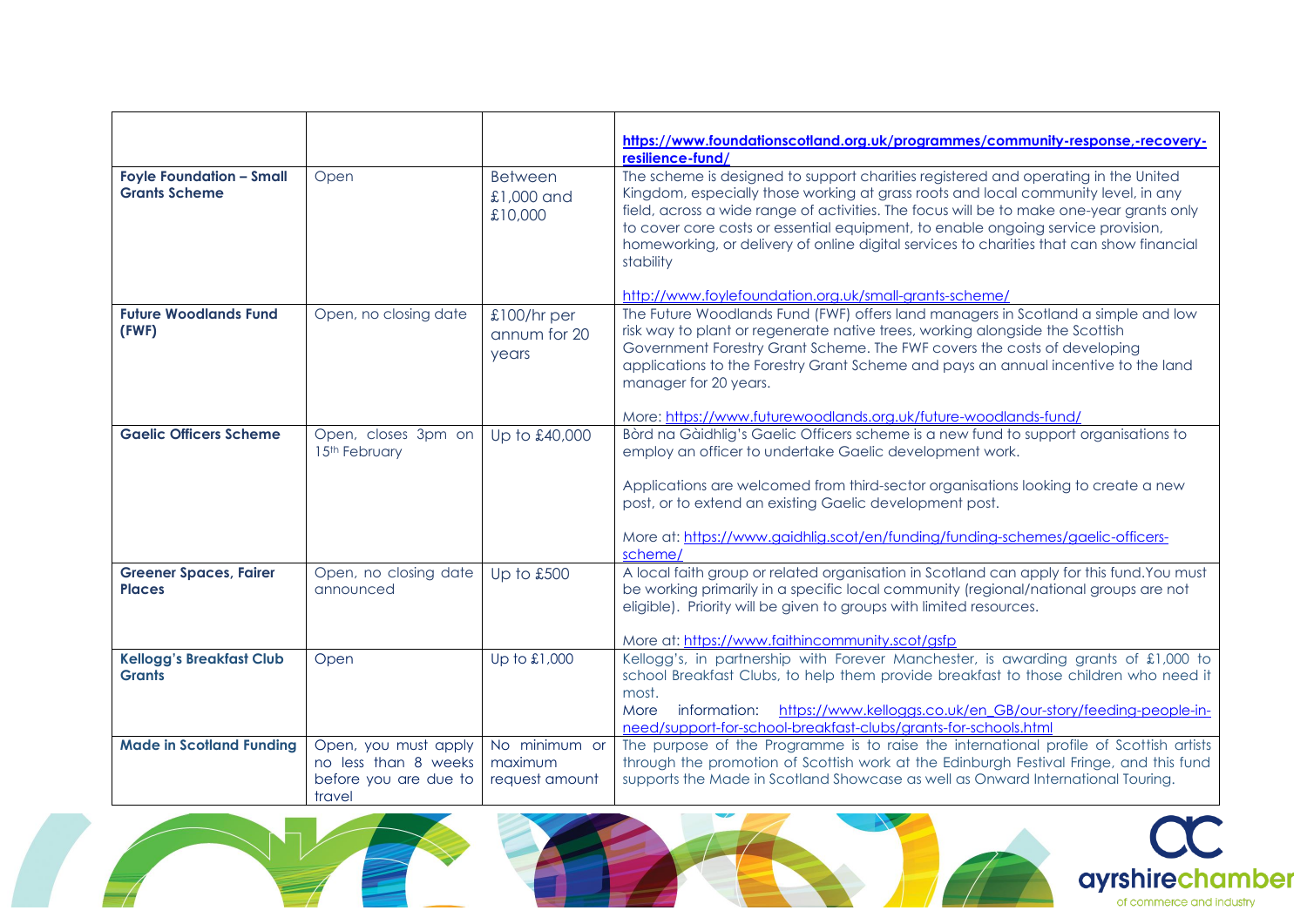|                                  |                                             |                       | More at: https://www.creativescotland.com/funding/funding-programmes/targeted-                   |
|----------------------------------|---------------------------------------------|-----------------------|--------------------------------------------------------------------------------------------------|
|                                  |                                             |                       | funding/made-in-scotland                                                                         |
| <b>Matthew</b><br>Good           | Open, grants awarded                        | Up to £3,500          | Funding for Local community groups, charities, voluntary groups or social enterprises in         |
| Foundation - Grants for          | 3<br>every<br>months.                       |                       | the UK with an average income of less than £50,000 in the last 12 months are welcome             |
| <b>Good Fund</b>                 | Application deadline is                     |                       | to apply.                                                                                        |
|                                  | the 15 <sup>th</sup> of the month           |                       |                                                                                                  |
|                                  | before                                      |                       | https://www.matthewgoodfoundation.org/grantsforgood/                                             |
| <b>Museums Recovery Fund</b>     | Open, closes 5pm on                         | £Maximum<br><b>of</b> | Independent museums in need of some additional financial capacity in order to                    |
|                                  | Friday 25th February                        | £90,000               | operate and continue adapting in response to the challenges and opportunities                    |
|                                  | 2022.                                       |                       | arising from the pandemic will be able to apply for grants of a size determined by their         |
|                                  |                                             |                       | operating costs.                                                                                 |
|                                  |                                             |                       |                                                                                                  |
|                                  |                                             |                       | More at: https://www.museumsgalleriesscotland.org.uk/funding/museums-recovery-                   |
|                                  |                                             |                       | fund/                                                                                            |
| <b>National</b><br>Lottery:      | Open                                        | £300-£10,000          | https://www.tnlcommunityfund.org.uk/funding/programmes?location=scotland                         |
| <b>Community Fund,</b>           |                                             |                       |                                                                                                  |
| Awards for All<br>Young          |                                             | £10,001-£100,000      |                                                                                                  |
| start,                           |                                             |                       |                                                                                                  |
| <b>Improving Lives,</b>          |                                             | £10,001-£150,000      |                                                                                                  |
| <b>Community-Led Activity</b>    |                                             |                       |                                                                                                  |
| National Lottery: Brining        | Open                                        | Up to £300,000        | The Bringing People Together funding can support projects that will build stronger               |
| <b>People Together fund</b>      |                                             |                       | connections across communities, and improve the infrastructure and conditions that               |
|                                  |                                             |                       | are needed to strengthen these connections.                                                      |
|                                  |                                             |                       | Find<br>out<br>Apply:<br>more<br>and                                                             |
|                                  |                                             |                       | https://www.tnlcommunityfund.org.uk/funding/programmes/bringing-people-                          |
|                                  |                                             |                       | together#section-4                                                                               |
| <b>National Lottery Heritage</b> | Open                                        | £3,000 - £50,000      | https://www.heritagefund.org.uk/news/coronavirus-update                                          |
| Fund:<br><b>Heritage</b>         |                                             |                       |                                                                                                  |
| <b>Emergency Fund</b>            |                                             |                       |                                                                                                  |
| National Lottery - Grants        | Open                                        | £3,000<br>and         | National Lottery Grants for Heritage allows us to fund projects that connect people              |
| for Heritage                     |                                             | £10,000               | and communities to the national, regional and local heritage of the UK.                          |
|                                  |                                             |                       |                                                                                                  |
|                                  |                                             |                       | Read more: https://www.heritagefund.org.uk/funding/national-lottery-grants-heritage-<br>$3k-10k$ |
| <b>Petplan Charitable Trust</b>  |                                             | Up to £25,000         | The aim of this fund is to support animal welfare by funding advances in veterinary              |
|                                  | Open,<br><b>Pump/Pilot</b><br><b>Grants</b> |                       | science as well as the work of charities committed to animal welfare.                            |
|                                  | <b>Deadline</b> - 25 <sup>th</sup> March    |                       | There are two categories of funding: Welfare grants for the direct benefit of species            |





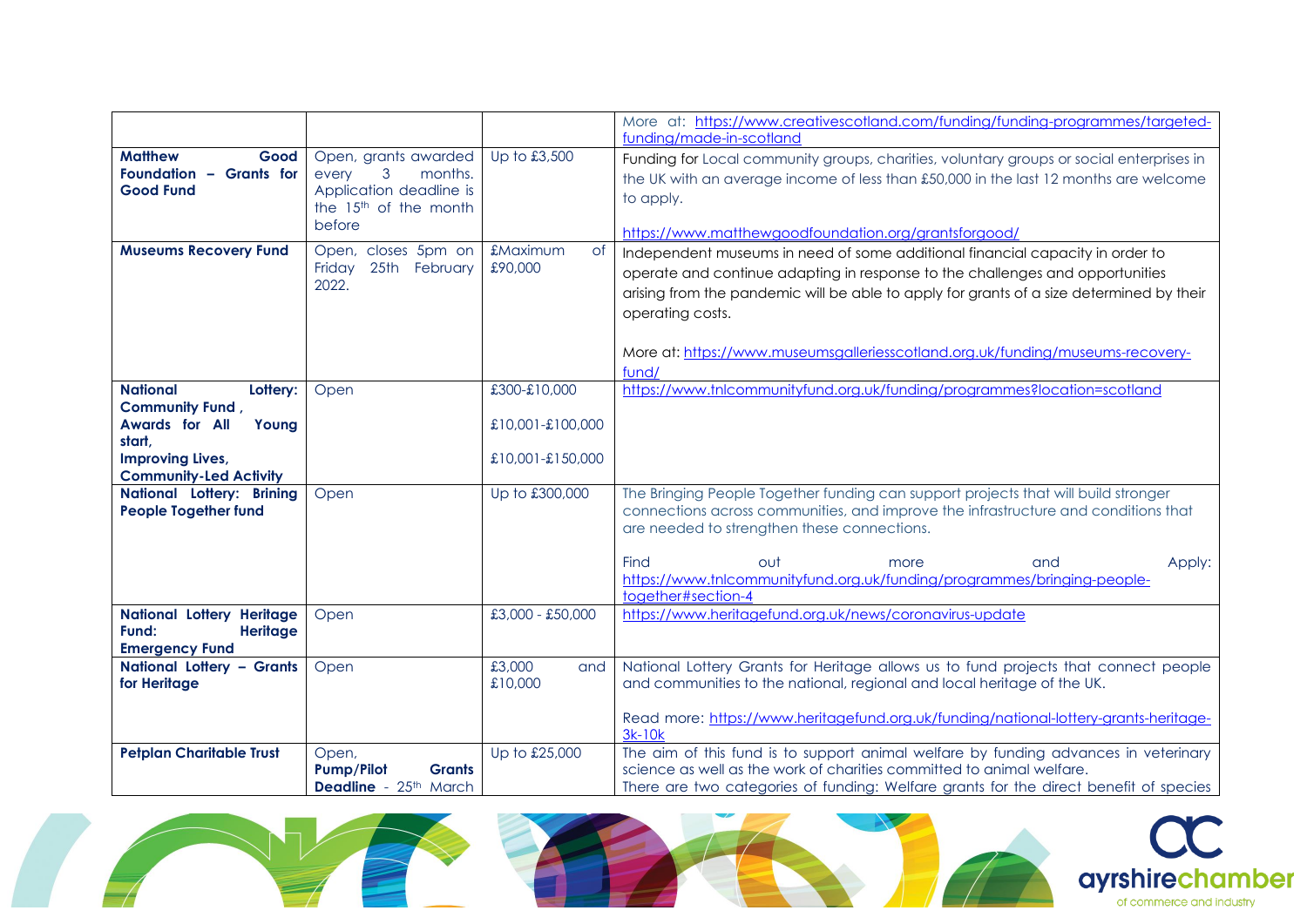|                                                              | 2022                  |              | supported by the Trust (i.e., dogs, cats, horses, and rabbits), and Scientific grants.                                                                                            |
|--------------------------------------------------------------|-----------------------|--------------|-----------------------------------------------------------------------------------------------------------------------------------------------------------------------------------|
|                                                              |                       |              | More information: https://petplancharitabletrust.org.uk/                                                                                                                          |
| Paul Hamlyn Foundation -                                     | Open                  |              | Investing in young people - Youth Fund                                                                                                                                            |
| <b>Access and Participation</b>                              |                       |              | They are particularly interested in supporting work that addresses social justice under                                                                                           |
| <b>Fund</b>                                                  |                       |              | the following themes:                                                                                                                                                             |
|                                                              |                       |              | Strengthening civil society; Supporting social innovation; Championing people's voice<br>and agency; Responding to digital transformation; Responding to the climate<br>emergency |
|                                                              |                       |              | There are no deadlines and applications can be submitted at any time. You can see<br>all of the funds and find out how to apply on the PHF website.                               |
| Paul Hamlyn Foundation -<br><b>Arts-Based Learning Fund</b>  | Open                  |              | Migration and integration - <b>Shared Ground Fund</b>                                                                                                                             |
|                                                              |                       |              | They are particularly interested in supporting work that addresses social justice under<br>the following themes:                                                                  |
|                                                              |                       |              | Strengthening civil society; Supporting social innovation; Championing people's voice<br>and agency; Responding to digital transformation; Responding to the climate<br>emergency |
|                                                              |                       |              | There are no deadlines and applications can be submitted at any time. You can see<br>all of the funds and find out how to apply on the PHF website.                               |
| <b>Paul Hamlyn Foundation -</b><br><b>Shared Ground Fund</b> | Open                  |              | Education and learning through the arts - <b>Arts-Based Learning Fund</b>                                                                                                         |
|                                                              |                       |              | They are particularly interested in supporting work that addresses social justice under<br>the following themes:                                                                  |
|                                                              |                       |              | Strengthening civil society; Supporting social innovation; Championing people's voice<br>and agency; Responding to digital transformation; Responding to the climate<br>emergency |
|                                                              |                       |              | There are no deadlines and applications can be submitted at any time. You can see<br>all of the funds and find out how to apply on the PHF website.                               |
| <b>Community</b><br><b>Persimmon</b>                         | Open, no deadline set | Up to £1,000 | Persimmon Community Champions is here to fund local good causes across the UK.                                                                                                    |
| <b>Champions</b>                                             |                       |              | Each of Persimmons 31 businesses and our PLC head office are giving away up to<br>£2,000 every month.                                                                             |

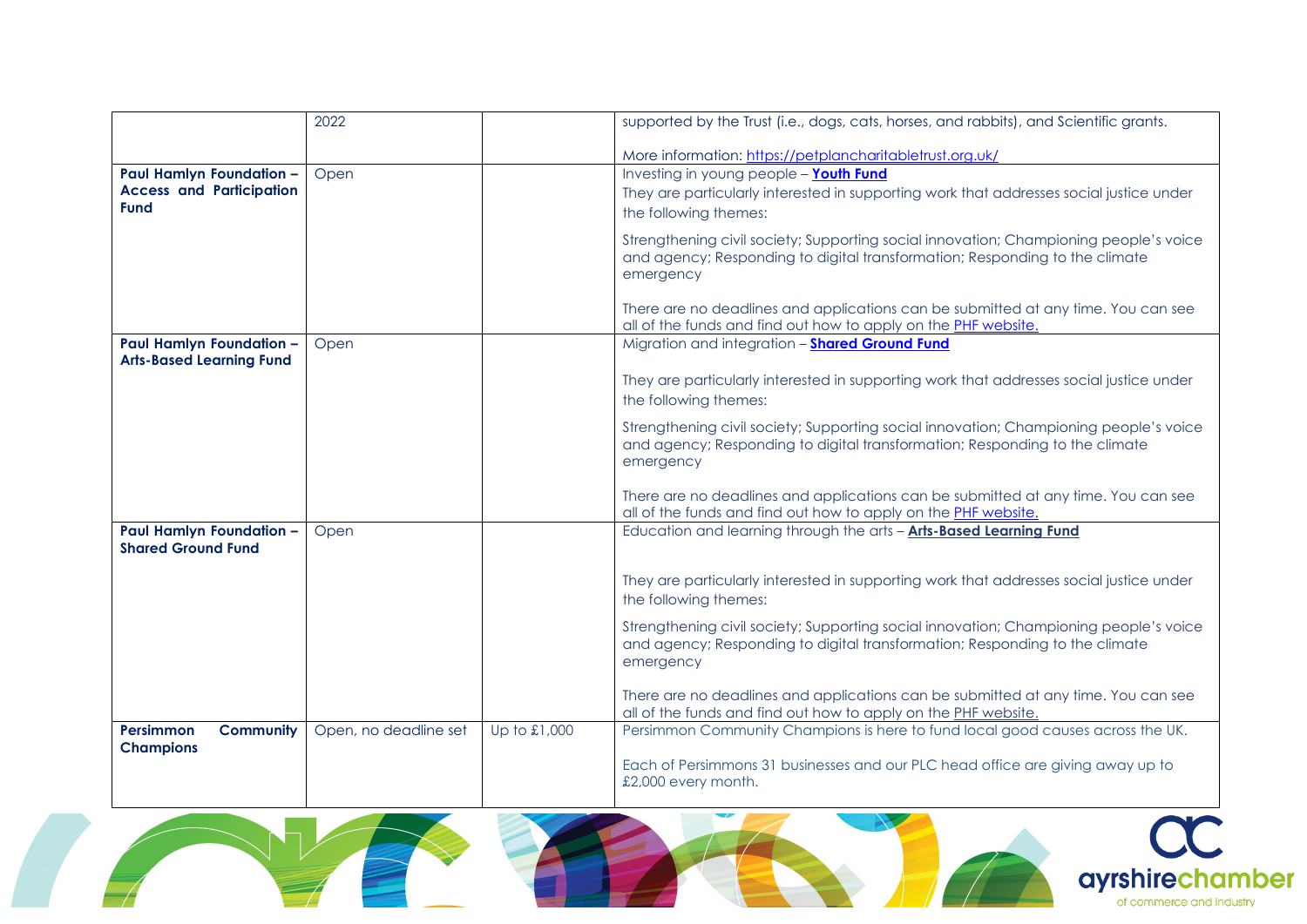|                                                                                                             |                                           |               | Find out more and apply: https://www.persimmonhomes.com/community-champions                                                                                                                                                                                                                                                                                                                                                                                          |
|-------------------------------------------------------------------------------------------------------------|-------------------------------------------|---------------|----------------------------------------------------------------------------------------------------------------------------------------------------------------------------------------------------------------------------------------------------------------------------------------------------------------------------------------------------------------------------------------------------------------------------------------------------------------------|
| <b>The Pixel Fund</b>                                                                                       | Open                                      | Up to £5,000  | Grants are available for UK-based charities and community interest organisations to<br>support projects that promote the mental health and wellbeing of children and young<br>adults.<br>More information: https://www.pixelfund.org.uk/                                                                                                                                                                                                                             |
| Poundland Foundation -<br><b>Kits 4 Kids</b>                                                                |                                           | Up to £750    | If you're a local sports club or organisation looking for support for your team, then<br>Poundland would love to hear from you.<br>Applications are not eligible from profit-making organisations.<br>Register interest: foundation@poundland.co.uk<br>Find out more: https://poundlandfoundation.org.uk/apply-for-support/                                                                                                                                          |
| <b>Princes Countryside Fund</b>                                                                             | Open                                      | Up to £10,000 | The Prince's Countryside Fund exists to support thriving rural communities with farming<br>at their heart<br>The guidelines, short eligibility quiz, and application form are available from the<br>Prince's Countryside Fund website: https://www.princescountrysidefund.org.uk/<br>The completed application form should be sent by email to<br>grants@countrysidefund.org.uk                                                                                      |
| <b>Public</b><br><b>Engagement</b><br><b>Innovation Grant Scheme</b>                                        | Open, closes at 23:59<br>on 1st June 2022 | Up to £1,000  | The Public Engagement Innovation Grant Scheme provides financial support for the<br>delivery of pathology-related activities and events in the UK. Grants of up to $\pounds$ 1,000 are<br>available for individuals or organisations who wish to develop pathology-related public<br>engagement activities or events.<br>https://www.rcpath.org/discover-pathology/events-landing-<br>Read<br>more:<br>page/funding-for-public-events.html                           |
| <b>Real Farming Trust - Loans</b><br><b>Enlightened</b><br>for<br><b>Agriculture</b><br>Programme<br>(LEAP) | Open                                      |               | LEAP is a new model for financing and supporting food and farming enterprises that<br>puts people and the biosphere at the heart of our food system. LEAP will provide a<br>critical next step for community based agroecological enterprises that have relied on<br>grant funding to date and who have had nowhere to go to finance their onward<br>development.<br>More at: http://www.feanetwork.org/our-projects/loans-for-enlightened-agriculture-<br>programme |
| The Robertson Trust - Wee<br><b>Grants</b>                                                                  | Open                                      | Up to £2,000  | These awards are for constituted community groups and charities with an annual<br>income of less than £25,000 and offer funding of up to £2,000 for one year only.                                                                                                                                                                                                                                                                                                   |

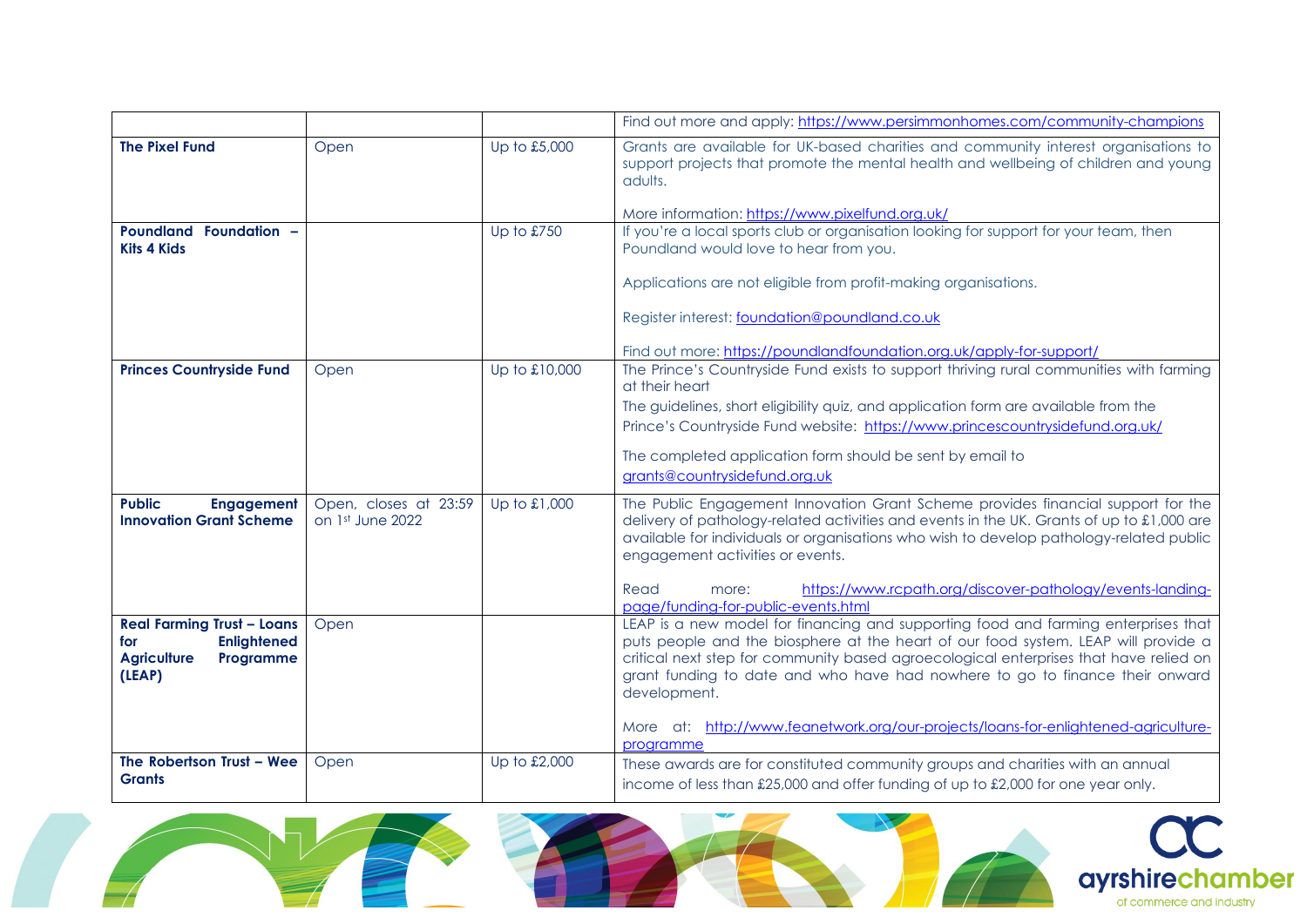|                                                                                                    |                                                                                             |                        | www.therobertsontrust.org.uk/funding/wee-grants/                                                                                                                                                                                                                                                                                                                                                                                                                                                                                                                        |
|----------------------------------------------------------------------------------------------------|---------------------------------------------------------------------------------------------|------------------------|-------------------------------------------------------------------------------------------------------------------------------------------------------------------------------------------------------------------------------------------------------------------------------------------------------------------------------------------------------------------------------------------------------------------------------------------------------------------------------------------------------------------------------------------------------------------------|
| Robertson<br>Trust<br>The<br><b>Small Grants</b>                                                   | Open                                                                                        | Up to £15,000          | For registered charities with an annual income of between £25,000 and £100,000.                                                                                                                                                                                                                                                                                                                                                                                                                                                                                         |
|                                                                                                    |                                                                                             |                        | www.therobertsontrust.org.uk/funding/small-grants/                                                                                                                                                                                                                                                                                                                                                                                                                                                                                                                      |
| <b>Trust</b><br>Robertson<br>The<br>$\overline{\phantom{a}}$<br><b>Large Grants</b>                | Open                                                                                        | Up to £50,000          | For registered charities with an annual income of between £100,000 and £2 million                                                                                                                                                                                                                                                                                                                                                                                                                                                                                       |
|                                                                                                    |                                                                                             |                        | www.therobertsontrust.org.uk/funding/large-grants/                                                                                                                                                                                                                                                                                                                                                                                                                                                                                                                      |
| Robertson<br><b>Trust</b><br>The<br>$\overline{\phantom{a}}$<br><b>Vehicle</b><br><b>Community</b> | Open                                                                                        | Up to £10,000          | For registered charities with an annual income of between £25,000 and £2 million.                                                                                                                                                                                                                                                                                                                                                                                                                                                                                       |
| <b>Grants</b>                                                                                      |                                                                                             |                        | www.therobertsontrust.org.uk/funding/community-vehicle-grants/                                                                                                                                                                                                                                                                                                                                                                                                                                                                                                          |
| The Robertson Trust<br>$\overline{\phantom{a}}$<br><b>Community Building</b>                       | Open                                                                                        | Up to £75,000          | For registered charities with an annual income of between £25,000 and £2 million.                                                                                                                                                                                                                                                                                                                                                                                                                                                                                       |
|                                                                                                    |                                                                                             |                        | www.therobertsontrust.org.uk/funding/community-building-grants/                                                                                                                                                                                                                                                                                                                                                                                                                                                                                                         |
| <b>Scaling the Edge</b>                                                                            | Open                                                                                        | Up to £5,000           | Scaling the Edge is an eight-week pilot programme to help existing SME businesses<br>accelerate their new product and process innovations. This is achieved using the<br>Strategyzer Toolkit to rapidly validate and iterate new ideas profitably under the<br>guidance and support of team of entrepreneurs and business coaches.<br>Applications are made online at the programme website.<br>Those who have any queries on the innovation programmes at Queen's should<br>contact Kerri Crossey by emailing K.crossey@qub.ac.uk<br>More details can be accessed here |
| Scottish Book Trust - Live<br><b>Literature Programme</b>                                          | Open, rolling deadlines<br>throughout the year.<br>Final deadline:<br>21st<br>November 2022 | £175 per author        | Are you a school, library, community group or not-for-profit organistation based in<br>Scotland?<br>Apply now for our Live Literature programme and the Scottish Book Trust will pay over<br>half the fees to run an author event in your local community.<br>The current application window covers Live Literature events taking place before 31st<br>March 2023.<br>More at: https://www.scottishbooktrust.com/writing-and-authors/live-literature/apply-<br>now-part-funded                                                                                          |
| <b>Scottish</b><br>Co-Investment                                                                   | Open                                                                                        | <b>Between £10,000</b> | The Scottish Co-investment Fund (SCF) is designed to address a finance gap alongside                                                                                                                                                                                                                                                                                                                                                                                                                                                                                    |

NV 1

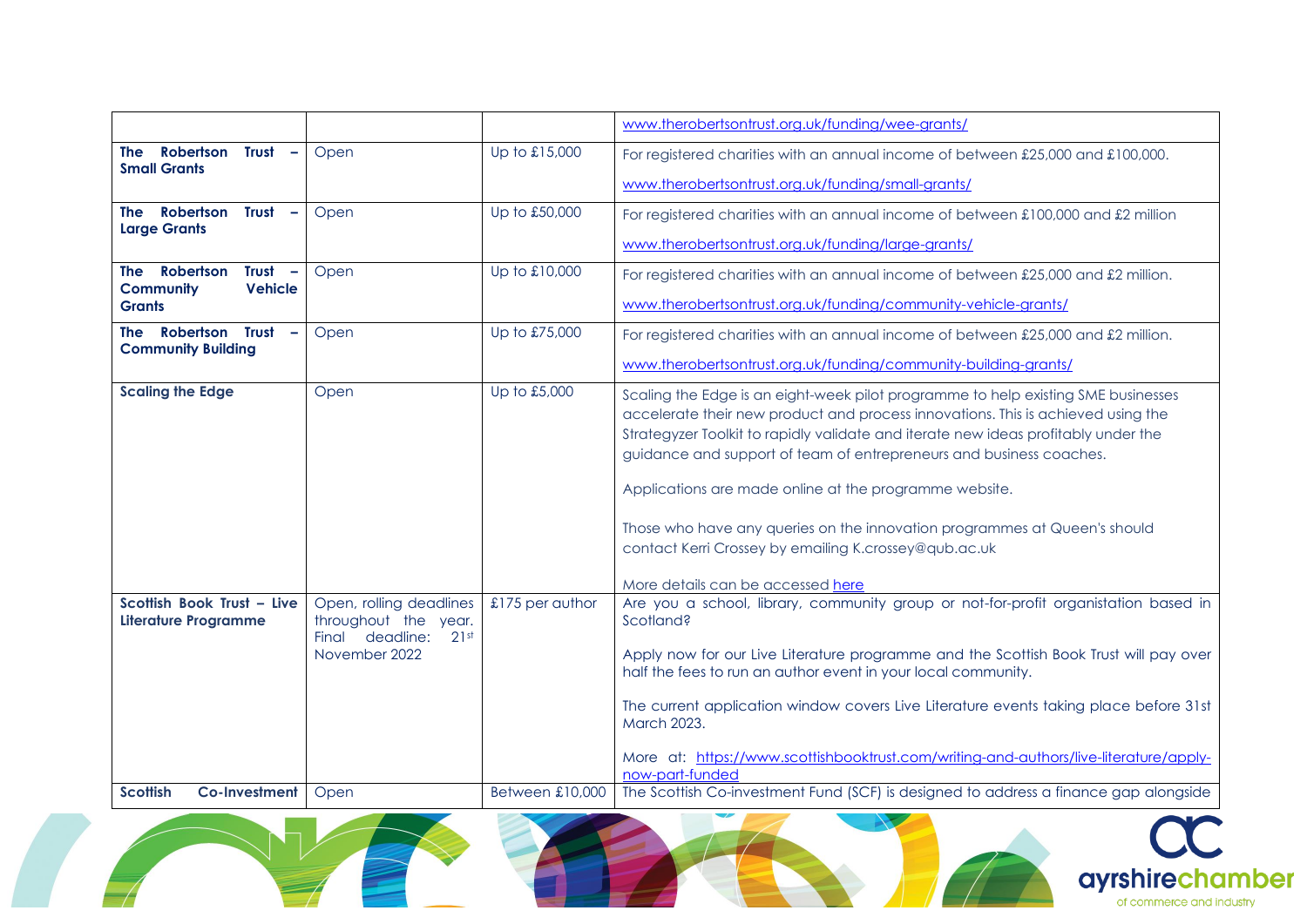| <b>Fund</b>                                                                                       |                                                                   | and $£1.5$ million                     | our accredited co-investment partners.                                                                                                                                                                                                                                                                  |
|---------------------------------------------------------------------------------------------------|-------------------------------------------------------------------|----------------------------------------|---------------------------------------------------------------------------------------------------------------------------------------------------------------------------------------------------------------------------------------------------------------------------------------------------------|
|                                                                                                   |                                                                   |                                        | Investment can be made in companies from start-up, early-stage to expanding<br>businesses seeking to develop products and/or markets.                                                                                                                                                                   |
|                                                                                                   |                                                                   |                                        | https://www.scottish-enterprise.com/support-for-businesses/funding-and-<br>More:<br>grants/accessing-finance-and-attracting-investment/scottish-co-investment-<br>fund?utm_source=scotent&utm_medium=social&utm_term=twitter&utm_content=51e4<br>c9f2-5432-47e5-a5ad-18f3aada7f72&utm_campaign=se_web   |
| Social Enterprise Net Zero<br><b>Transition Fund - Loans</b>                                      | Open, closing date not<br>yet announced                           |                                        | The purpose of the fund is to support these social sector organisations (SSO) in their<br>journey to become carbon neutral, and to develop the circular economy. Through the<br>fund, we are interested in supporting activities that will reduce carbon footprint.                                     |
|                                                                                                   |                                                                   |                                        | More at https://www.socialinvestmentscotland.com/learning-hub/social-enterprise-<br>net-zero-transition-fund/                                                                                                                                                                                           |
| Tesco Bags of Help -<br><b>Children</b><br>and<br>Young<br>People<br>themed<br>grant<br>programme | Open                                                              | Up to £1,000                           | Grants to support a wide range of community groups, organisations, charities, schools<br>and other not-for-profit organisations for projects that support local children and young<br>people across the UK.                                                                                             |
|                                                                                                   |                                                                   |                                        | There are no deadlines. This is a rolling programme and applications can be made at<br>any time from 1 October 2020 until 31 December 2020.                                                                                                                                                             |
|                                                                                                   |                                                                   |                                        | Guidance notes and the online application form are available from the Tesco<br>Community grants webpage                                                                                                                                                                                                 |
|                                                                                                   |                                                                   |                                        | Applicants should first locate their local Tesco store, read the guidance notes, and<br>then take the eligibility quiz. Groups with eligible projects will be given a link to the<br>application form.                                                                                                  |
| <b>Tesco Community Grants</b>                                                                     | applications<br>Open,<br>be<br>made<br>can<br>throughout the year | £500<br><b>Between</b><br>and $£1,500$ | Tesco Community Grants fund thousands of local community projects across the UK,<br>helping to fight holiday hunger, tackle mental health, support young people, host<br>community events and much more.<br>Find out more and apply: https://tescocommunitygrants.org.uk/                               |
| <b>Thomas Wal Trust - Grants</b><br>for Registered Charities                                      | Open, closes 2 <sup>nd</sup> May<br>2022                          | Up to £5,000                           | Thomas Wall Trust are an inclusive charity, welcoming proposals which target people<br>experiencing multiple deprivation or other groups demonstrably facing major hurdles<br>to employment, especially; women, people with physical, mental, or learning<br>disabilities, refugees and asylum seekers. |
|                                                                                                   |                                                                   |                                        | The Trust offer grants up to $£5,000$ to specific projects or core activities that develop<br>these critical life skills for people from disadvantaged groups.                                                                                                                                          |



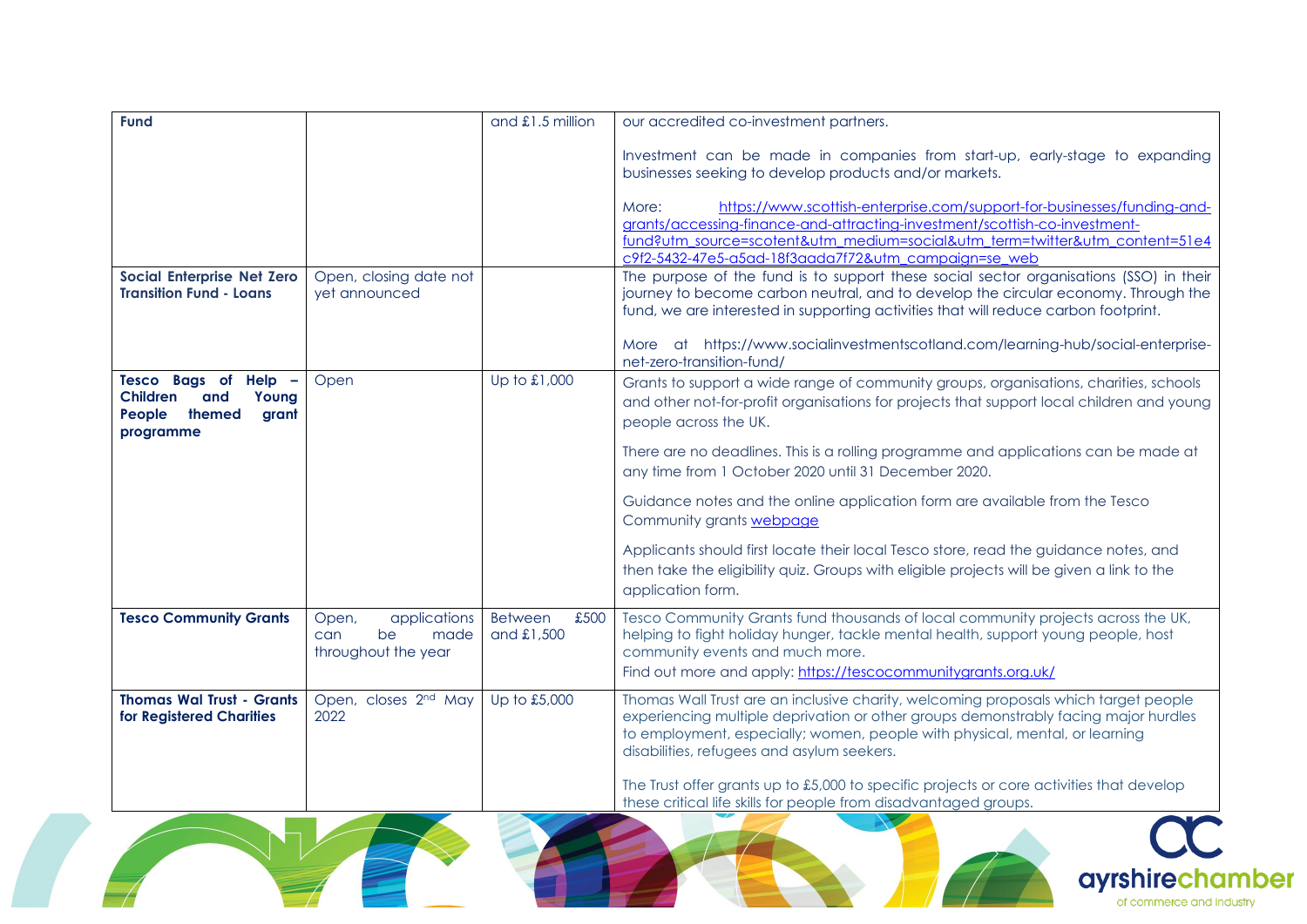|                                                      |                                                                         |                               | More at: https://www.thomaswalltrust.org.uk/grants-for-registered-charities-2/                                                                                                                                                                                                                                                                                                                                                                                           |
|------------------------------------------------------|-------------------------------------------------------------------------|-------------------------------|--------------------------------------------------------------------------------------------------------------------------------------------------------------------------------------------------------------------------------------------------------------------------------------------------------------------------------------------------------------------------------------------------------------------------------------------------------------------------|
| <b>Together for Our Planet</b>                       | Open                                                                    | Between £1,000<br>and £10,000 | This programme will offer grants from £1,000 to £10,000 of National Lottery funding to<br>support communities across the UK to take action on climate change.                                                                                                                                                                                                                                                                                                            |
|                                                      |                                                                         |                               | Projects should reflect what matters to your community and can be small in scale. They<br>could cover an area like: Food; transport; energy; waste and consumption and/or the<br>natural environment.                                                                                                                                                                                                                                                                    |
|                                                      |                                                                         |                               | To help answer any questions groups may have about your eligibility, a Q&A webinar<br>has been arranged on Monday 16 August at 14:00 - you can sign up to this via this link                                                                                                                                                                                                                                                                                             |
|                                                      |                                                                         |                               | https://www.tnlcommunityfund.org.uk/funding/programmes/together-for-our-<br>More:<br>planet                                                                                                                                                                                                                                                                                                                                                                              |
| <b>Urquhart Opticians - Care</b><br>& Community Fund | Open, you can apply<br>in the first two weeks of<br>every month in 2021 | Up to £1,000                  | Each month Urquhart Opticians has £1000 available for local, Ayrshire groups and<br>charities.                                                                                                                                                                                                                                                                                                                                                                           |
|                                                      |                                                                         |                               | more: https://urquhart-opticians.co.uk/our-story/community/care-community-<br>Read<br>fund                                                                                                                                                                                                                                                                                                                                                                               |
| <b>William Syson Foundation</b>                      | Open, no closing date<br>announced yet                                  |                               | The aim of this fund is to support projects and activities that promote the<br>advancement of the arts, heritage, and culture. This includes, but is not limited to, the<br>promotion and development of the arts, including music, the visual arts, theatre, and<br>literature.                                                                                                                                                                                         |
|                                                      |                                                                         |                               | There are two tiers of funding for organisations: Small grants up to £5,000, and Large<br>grants from £5,001.                                                                                                                                                                                                                                                                                                                                                            |
|                                                      |                                                                         |                               | More Information: https://www.williamsysonfoundation.org.uk/                                                                                                                                                                                                                                                                                                                                                                                                             |
| <b>The Wolfson Foundation</b>                        | Open                                                                    | Between £1,500<br>and £3,000  | The programme aims to support the professional development of individual staff,<br>significantly increasing their expertise in the work they do, rather than training or<br>updating them in the basic skills needed for their role.<br>Bursaries can be used to cover fees for university accredited palliative care courses<br>including degree, masters and PhD level programmes and modules from the same.<br>Some palliative care conferences may also be included. |
|                                                      |                                                                         |                               | Find out more: https://www.hospiceuk.org/what-we-offer/grants/open-grant-<br>programmes/details/wolfson-bursaries---hospice-staff                                                                                                                                                                                                                                                                                                                                        |

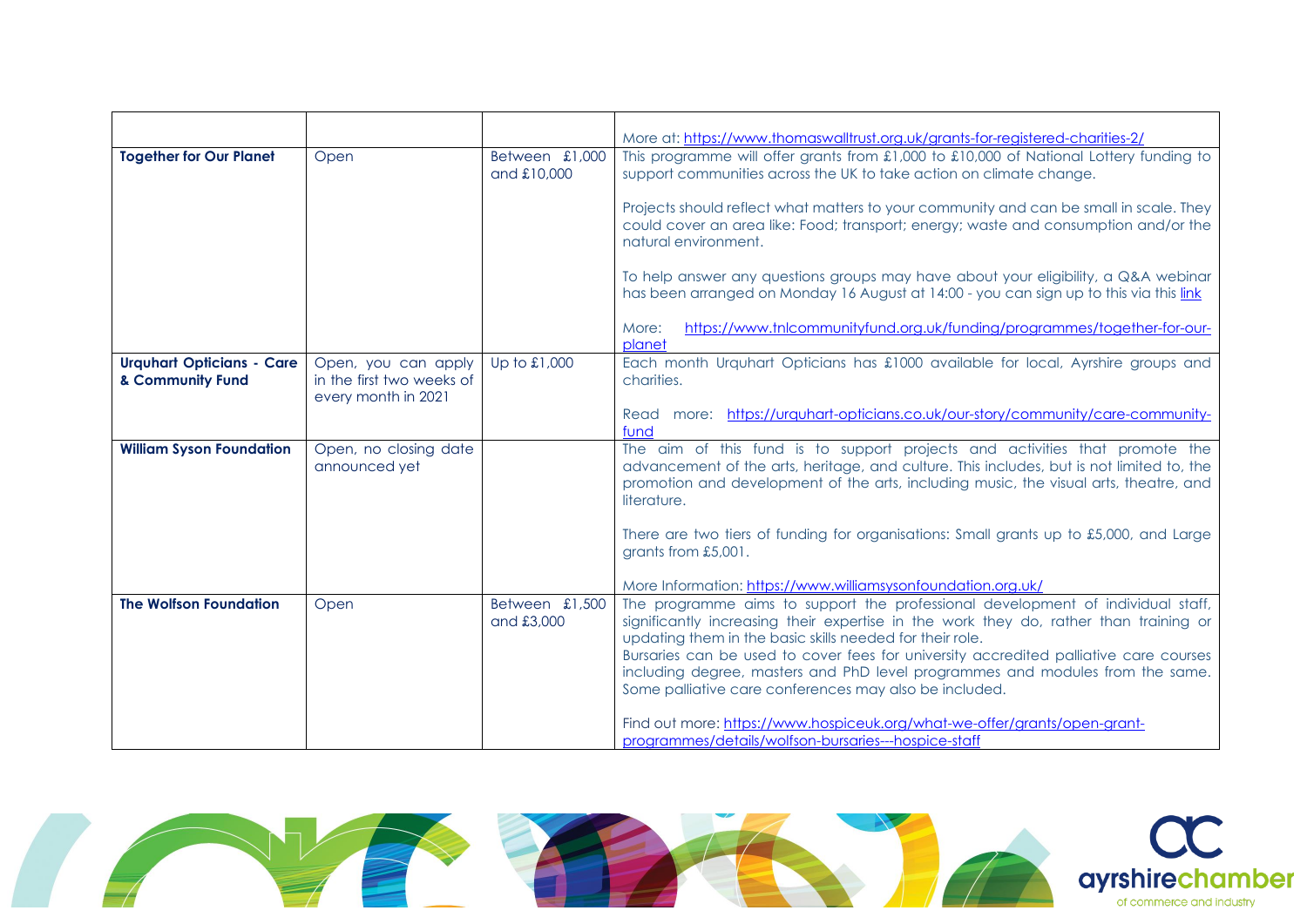## **UK Government Dormant Accounts Funds & Grants**

The Governments Culture Secretary recently announced that £150 million will be taken from dormant bank and building society accounts to help support the UK's charities and social enterprises whose work has been affected by the COVID-19 crisis. Bank and building society accounts that have not been touched for 15 years will see their money 'unlocked' to help charities, social enterprises and vulnerable individuals during the coronavirus/COVID-19 crisis.

The £150 million in funding will support urgent work to tackle youth unemployment, expand access to emergency loans for civil society organisations and help improve the availability of fair, affordable credit to people in vulnerable circumstances. More funds/grants may be announced. *\*\*Please note that every Government Fund and Grant has its own specific set of restrictions and terms, please check all terms on each of the Grant or Fund websites\*\**

| <b>Fund Organisation</b>                                        | Amount to be released in total<br>(E) | Website/Email (click for further information and eligibility criteria)                                                                                                                                                                                                                                                   |
|-----------------------------------------------------------------|---------------------------------------|--------------------------------------------------------------------------------------------------------------------------------------------------------------------------------------------------------------------------------------------------------------------------------------------------------------------------|
| £50m for the UK's Grassroot                                     | £50 million TOT.                      | Further details of the funding rollout will be made available in 2022.                                                                                                                                                                                                                                                   |
| <b>Football Pitches in 2022</b>                                 |                                       |                                                                                                                                                                                                                                                                                                                          |
| Help to Grow programme -<br><b>Management and Digital</b>       |                                       | The UK Government's Help to Grow programme is designed to help small and medium-<br>sized businesses (SMEs) across the UK learn new skills, reach new customers and boost<br>profits.                                                                                                                                    |
|                                                                 |                                       | The programme has two strands:<br>Help to Grow: Management - an Executive Development programme that could<br>help you improve business performance and growth potential<br>Help to Grow: Digital - free online advice and discounts on software that could<br>help you save time and cut costs                          |
|                                                                 |                                       | The programme runs for 12 weeks from June 2022.<br>https://findbusinesssupport.gov.scot/service/programmes/help-to-grow-<br>Read<br>more:                                                                                                                                                                                |
|                                                                 |                                       | programme-management-and-digital                                                                                                                                                                                                                                                                                         |
| <b>Plug in Car and Van Grants</b><br>(Department for Transport) | £582 million TOT.                     | From 18 March 2021, grants of up to £2,500 will be provided for electric vehicles on cars<br>priced under £35,000. Grants will no longer be available for higher-priced vehicles. The<br>Government asserts that purchasers of such vehicles are typically drivers who can afford<br>to switch without taxpayer subsidy. |
| Applications are open year<br>round.                            |                                       |                                                                                                                                                                                                                                                                                                                          |
|                                                                 |                                       | The grant is available to individuals and businesses in the UK. Vehicles must be pre-<br>approved and registered in the UK.                                                                                                                                                                                              |
|                                                                 |                                       | Both commercial and private buyers are eligible to purchase vehicles under the scheme.                                                                                                                                                                                                                                   |

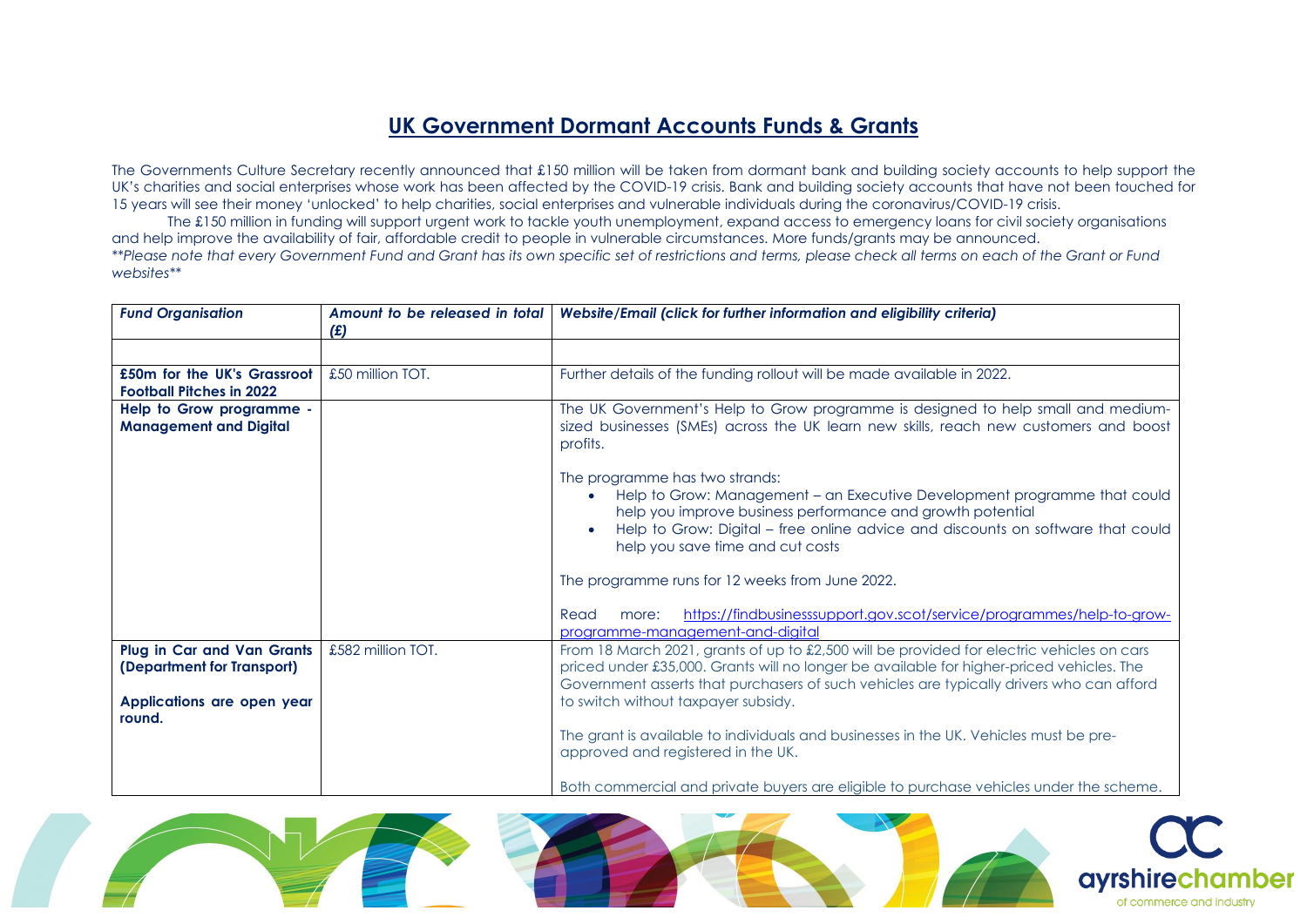|                                                                                  |                                                             | The vehicle is likely to be eligible if it is one of the following:<br>• Electric vehicles (EVs) – these run completely on batteries and are plugged into<br>the mains to be recharged.<br>Plug-in hybrid electric vehicles (PHEVs) - these use a petrol or diesel engine<br>combined with a battery that plugs into the mains.<br>Hydrogen fuel cell vehicles and other technologies.<br>$\bullet$<br>Only new cars in category M1 are eligible for the grant. Other vehicles, including<br>motorcycles, quadricycles and vans will not be eligible.<br>Find out more: https://www.gov.uk/plug-in-car-van-grants/overview |
|----------------------------------------------------------------------------------|-------------------------------------------------------------|----------------------------------------------------------------------------------------------------------------------------------------------------------------------------------------------------------------------------------------------------------------------------------------------------------------------------------------------------------------------------------------------------------------------------------------------------------------------------------------------------------------------------------------------------------------------------------------------------------------------------|
| <b>Recovery Loan Scheme</b>                                                      | Up to £2 million per eligible<br>business                   | This scheme ensures that businesses of any size can continue to access loans and other<br>kinds of finance up to £2 million per business once the existing COVID-19 loan schemes                                                                                                                                                                                                                                                                                                                                                                                                                                           |
| <b>DEADLINE EXTENDED TO 30TH</b><br><b>JUNE 2022</b>                             |                                                             | close. The UK Government will guarantee 70% of the finance to the lender to give them<br>the confidence to lend to businesses.                                                                                                                                                                                                                                                                                                                                                                                                                                                                                             |
|                                                                                  |                                                             | More at: https://findbusinesssupport.gov.scot/service/funding/recovery-loan-scheme                                                                                                                                                                                                                                                                                                                                                                                                                                                                                                                                         |
| <b>Statutory Sick Pay Rebate</b><br><b>Scheme (SSPRS)</b><br><b>REINTRODUCED</b> | Up to 2 weeks statutory sick<br>pay for eligible employees. | The government is reintroducing the Statutory Sick Pay Rebate Scheme (SSPRS). This will be<br>a temporary scheme to support employers facing heightened levels of sickness absence<br>due to COVID-19. The SSPRS will refund small and medium-sized employers' COVID-related<br>SSP costs for up to two weeks per employee.                                                                                                                                                                                                                                                                                                |
|                                                                                  |                                                             | Claiming is open from Mid January here: https://www.gov.uk/guidance/claim-back-<br>statutory-sick-paypaid-to-your-employees-due-to-coronavirus-covid-19.                                                                                                                                                                                                                                                                                                                                                                                                                                                                   |
|                                                                                  |                                                             | See guidance here:                                                                                                                                                                                                                                                                                                                                                                                                                                                                                                                                                                                                         |
|                                                                                  |                                                             | https://assets.publishing.service.gov.uk/government/uploads/system/uploads/attachmen<br>t data/file/1042699/Public fact sheet SSPRS Dec 2021.pdf                                                                                                                                                                                                                                                                                                                                                                                                                                                                           |
| <b>UK Community Ownership</b><br><b>Fund</b>                                     | £150 million TOT.                                           | The £150 million Community Ownership Fund is for communities across the United<br>Kingdom. It has been set up to help communities take ownership of assets and amenities                                                                                                                                                                                                                                                                                                                                                                                                                                                   |
| <b>Round 2 open</b>                                                              |                                                             | at risk of closure. It will run for 4 years.                                                                                                                                                                                                                                                                                                                                                                                                                                                                                                                                                                               |
| Round 3 opens May 2022                                                           |                                                             | Funding may support the purchase and/or renovation costs of community assets and<br>amenities, subject to the full eligibility criteria outlined in this prospectus. Projects may<br>include:                                                                                                                                                                                                                                                                                                                                                                                                                              |
|                                                                                  |                                                             | sporting and leisure facilities<br>$\bullet$<br>cinemas and theatres<br>music venues<br>museums                                                                                                                                                                                                                                                                                                                                                                                                                                                                                                                            |

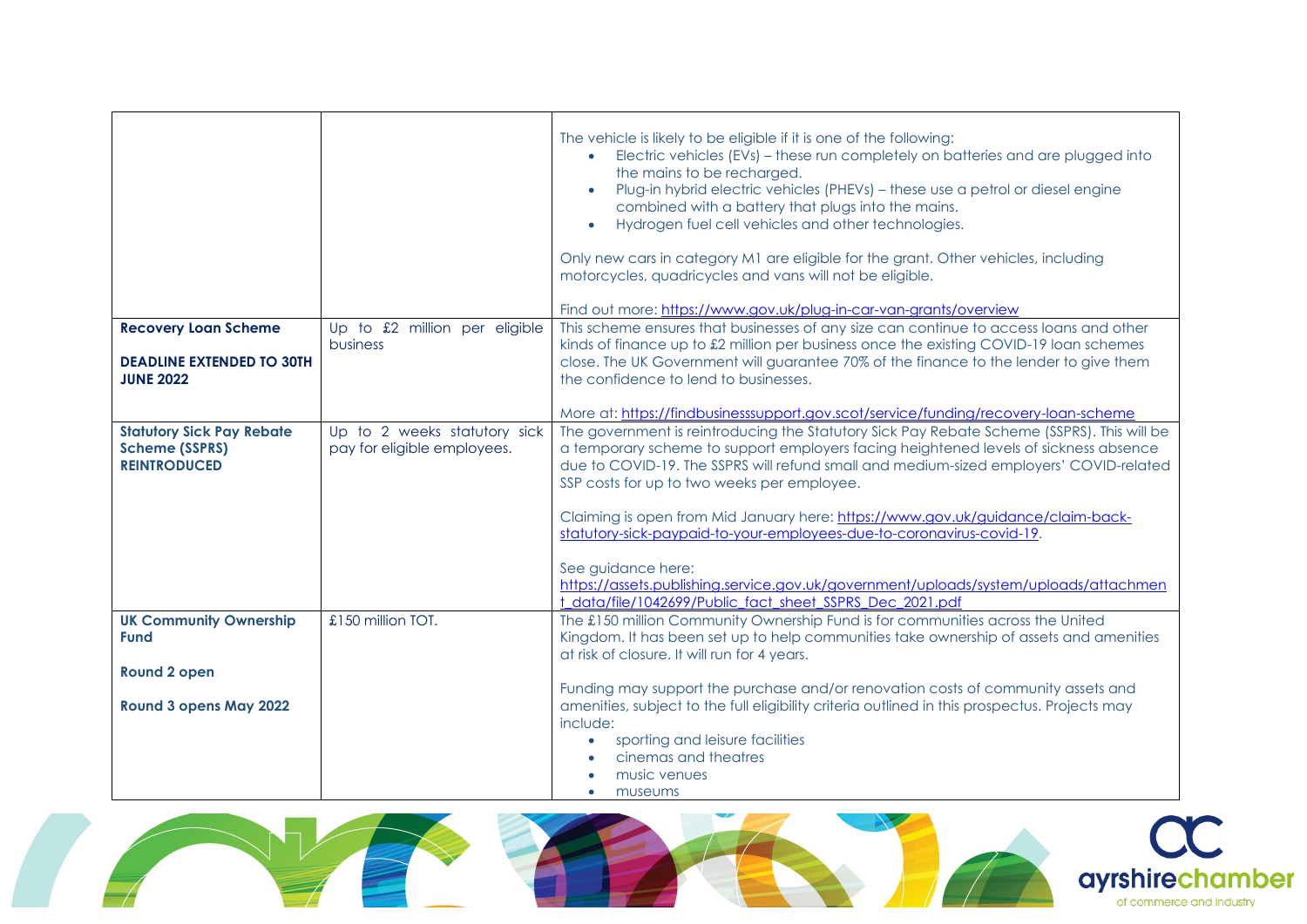| galleries<br>parks<br>pubs<br>post office buildings<br>shops                                                                      |
|-----------------------------------------------------------------------------------------------------------------------------------|
| Read more: https://www.gov.uk/government/publications/community-ownership-fund-<br>prospectus/community-ownership-fund-prospectus |

## **Scottish Government Grants and Funds**

| <b>Fund Organisation</b>                                                                | Amount to be released in total<br>(E)                   | Website/Email (click for further information and eligibility criteria)                                                                                                                                                                                                                                           |
|-----------------------------------------------------------------------------------------|---------------------------------------------------------|------------------------------------------------------------------------------------------------------------------------------------------------------------------------------------------------------------------------------------------------------------------------------------------------------------------|
|                                                                                         |                                                         |                                                                                                                                                                                                                                                                                                                  |
| <b>Ayrshire Food and Drink</b><br><b>Capital Grant Fund</b><br><b>OPEN, closes soon</b> | Maximum of<br>£100,000<br>per<br>eligible project       | This grant is open to any food and drink manufacturing businesses operating in Ayrshire<br>(including Arran) that have been referred by their local authority or are currently working<br>with Scottish Enterprise.<br>This grant will help companies on their net zero journey as they will have to demonstrate |
|                                                                                         |                                                         | that their project will contribute towards carbon reduction. It is about improving a<br>company's capabilities, not simply maintaining business as usual.                                                                                                                                                        |
|                                                                                         |                                                         | To be eligible, projects must conclude by March 2022, with all funding spent.                                                                                                                                                                                                                                    |
|                                                                                         |                                                         | More at: https://findbusinesssupport.gov.scot/service/funding/ayrshire-food-and-drink-<br>capital-arant-fund                                                                                                                                                                                                     |
| <b>Close Contact Services</b><br><b>Fund</b>                                            | Between £1,000 and £1,500<br>depending on business type | In line with the commitment to sustainable and inclusive growth and the Coronavirus<br>(COVID-19): fair work statement, the Scottish Government has allocated funding to<br>support businesses in close contact settings who are impacted by the requirement for                                                 |
| <b>Opens 14th February. Closes</b><br>4th March 2022.                                   |                                                         | physical distancing and capacity limits and advice to reduce contact within indoor<br>setting that came into force from 9 December 2021 to 24 January 2022.                                                                                                                                                      |
|                                                                                         |                                                         | More at: https://www.gov.scot/publications/coronavirus-covid-19-business-funding/close-<br>contact-services/close-contact-services-including-hairdressers/                                                                                                                                                       |
| <b>COVID 19 Business Support</b>                                                        | £28.8 million TOT.                                      | VisitScotland will distribute funding worth up to £28.8 million to the tourism and events                                                                                                                                                                                                                        |

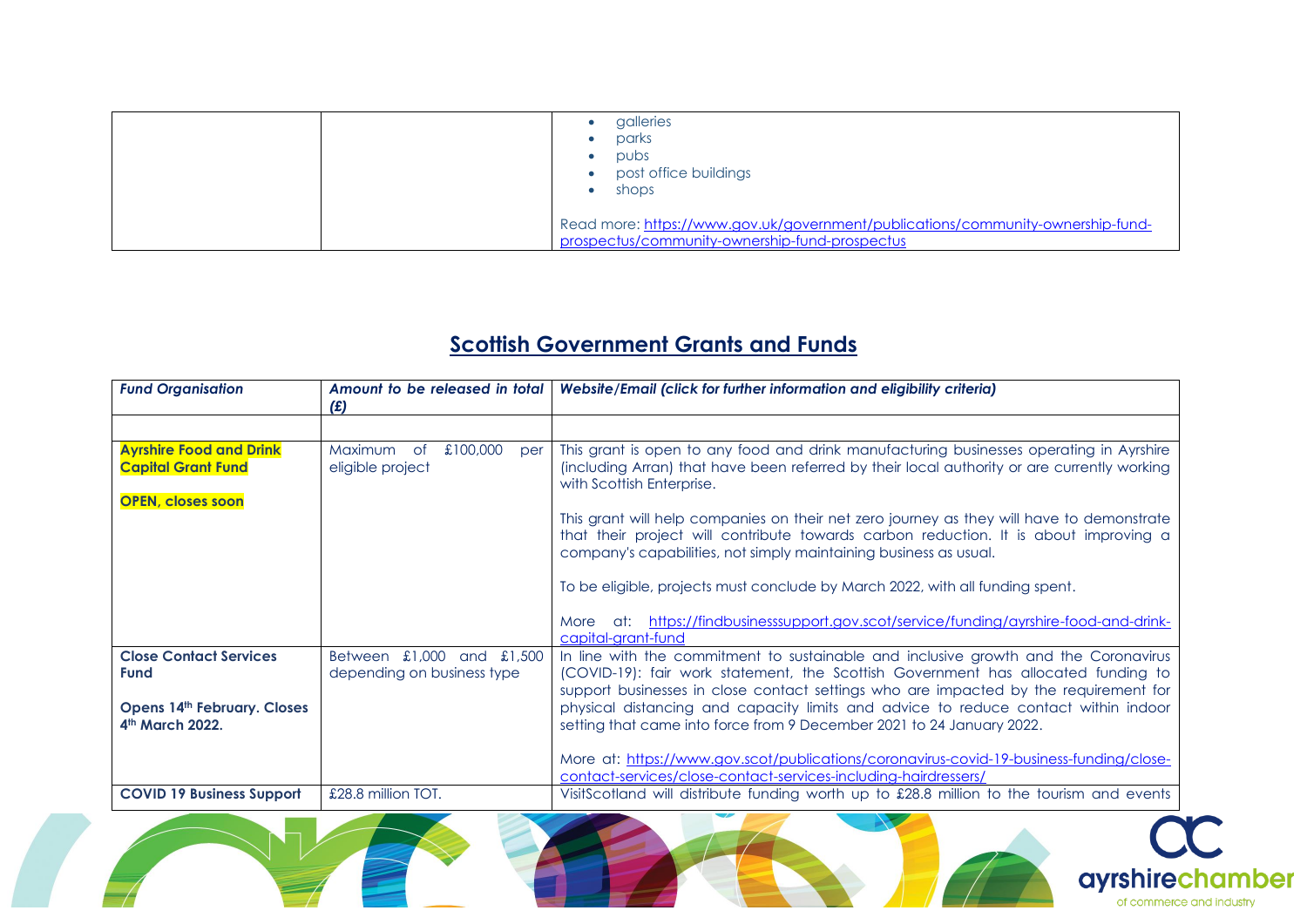| and Continuity Tourism Fund                                                                                                  |                                                                            | industry as part of a multimillion-pound Scottish Government support package for<br>businesses impacted by the spread of the Omicron COVID variant.                                                                                                                                                                                                                                                 |
|------------------------------------------------------------------------------------------------------------------------------|----------------------------------------------------------------------------|-----------------------------------------------------------------------------------------------------------------------------------------------------------------------------------------------------------------------------------------------------------------------------------------------------------------------------------------------------------------------------------------------------|
| <b>Contact will be made with</b><br>eligible businesses from 24th<br>January 2022                                            |                                                                            | The funding includes up to $\pounds$ 9 million for tourism businesses, which will be distributed by<br>VisitScotland on behalf of the Scottish Government. Eligible businesses will receive a top-<br>up payment of £6,800 under the fund.                                                                                                                                                          |
|                                                                                                                              |                                                                            | More at: https://findbusinesssupport.gov.scot/service/funding/covid-19-business-support-<br>and-continuity-tourism-fund                                                                                                                                                                                                                                                                             |
| <b>Creative Scotland Open</b><br><b>Fund for Sustaining Creative</b><br><b>Development</b><br><b>Year round applications</b> | Between £1,000 and £100,000<br>depending<br>business<br>on<br>eligibility. | The disruption of COVID-19 is a situation without precedent. The creative sector is facing<br>significant challenge. This fund is designed to support individual creatives and arts<br>organisations to sustain their practice in a changing world. To apply for the Open Fund,<br>you must explain what you want to do, and how it will help you and/or others in the<br>months and years to come. |
|                                                                                                                              |                                                                            | Read more: https://findbusinesssupport.gov.scot/service/funding/creative-scotland-open-<br>fund-for-sustaining-creative-development                                                                                                                                                                                                                                                                 |
| <b>Creative Scotland Open</b><br><b>Fund for Individuals</b>                                                                 | £5 million total                                                           | The Open Fund for Individuals is one of Creative Scotland's key funding programmes,<br>supporting the wide range of activity initiated by artists, writers, producers and other<br>creative practitioners in Scotland.                                                                                                                                                                              |
| <b>Year round applications</b>                                                                                               |                                                                            | The Open Fund will support a period of research, development and/or delivery of creative<br>activity for up to 24 months. We will ask you to tell us the start and end date for this activity<br>and to describe the outcomes, benefits and impacts that you wish to achieve.<br>https://www.creativescotland.com/funding/funding-programmes/open-<br>More<br>at                                    |
| <b>Business Ventilation Fund</b><br><b>OPEN, CLOSES 31ST MARCH</b>                                                           | £25 Million TOT.                                                           | fund/open-fund-for-individuals<br>The Scottish Government's COVID-19 Ventilation Fund will help businesses improve<br>ventilation and air quality on their premises to help reduce the risk of coronavirus (COVID-<br>19) transmission.                                                                                                                                                             |
| 2022                                                                                                                         |                                                                            | Further<br>Visit<br>details<br>$\overline{f}$<br>announced.<br>be<br>https://findbusinesssupport.gov.scot/service/funding/business-ventilation-fund                                                                                                                                                                                                                                                 |
| <b>Emergency funding for Full-</b><br>time private colleges and<br>training providers                                        |                                                                            | There is currently an emergency hardship fund open to SAAS funded students. You must<br>be studying full-time at a private provider of higher education in Scotland or the rest of<br>the UK.                                                                                                                                                                                                       |
| <b>CURRENTLY OPEN</b>                                                                                                        |                                                                            | They fund many full-time undergraduate courses at approved Scottish private colleges<br>and training providers. Eligible students can apply for the same living cost support as any<br>student attending a publicly funded college or university.                                                                                                                                                   |



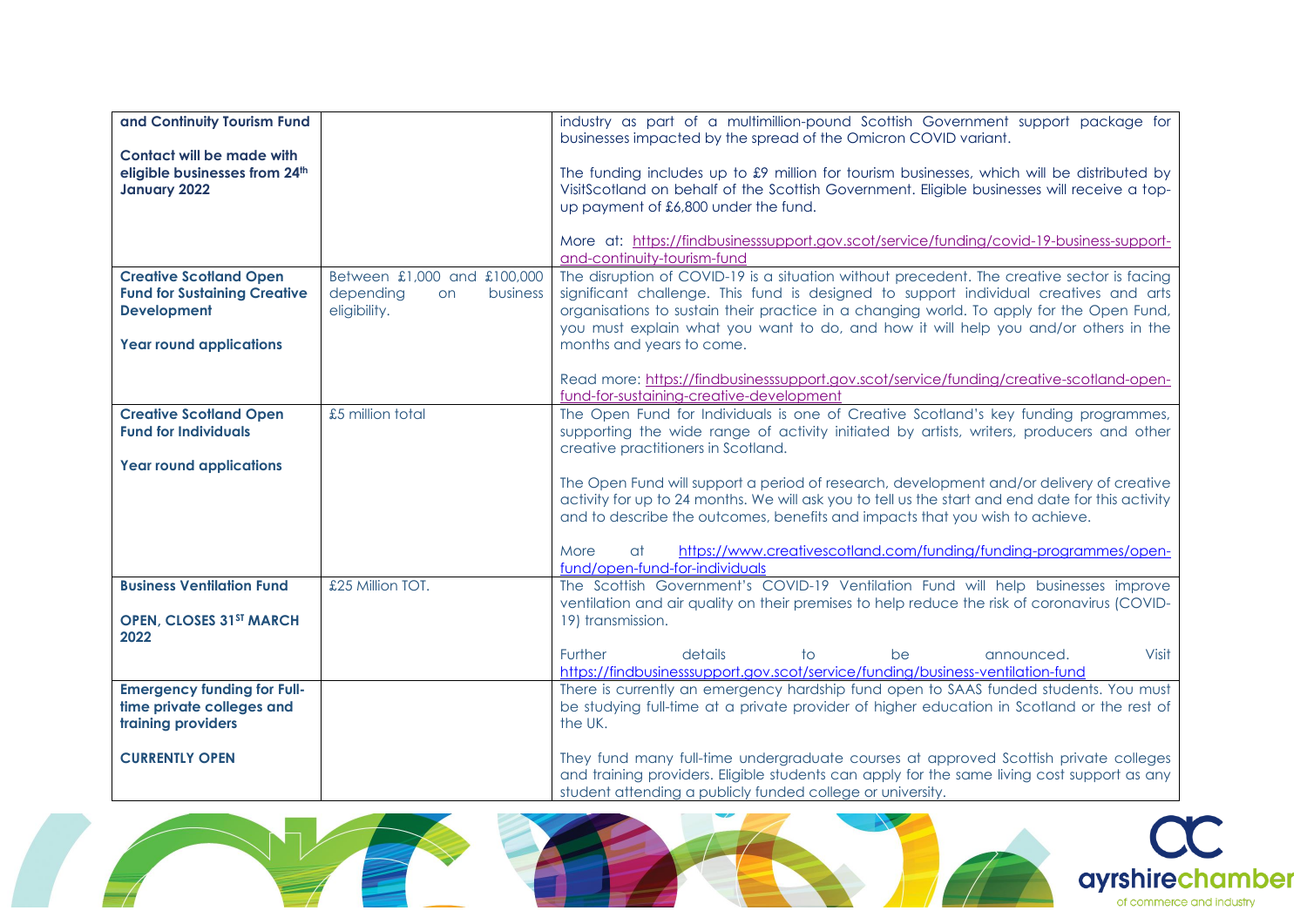|                                                               |                                  | Read more: https://www.saas.gov.uk/guides/private-colleges-and-training-providers                                                                                                                                                                                                                         |
|---------------------------------------------------------------|----------------------------------|-----------------------------------------------------------------------------------------------------------------------------------------------------------------------------------------------------------------------------------------------------------------------------------------------------------|
| <b>Extra hardship payments for</b><br>students                |                                  | Students experiencing hardship as a result of coronavirus (COVID-19) will be supported by<br>£20 million of Scottish Government funding.                                                                                                                                                                  |
| <b>CURRENTLY OPEN</b>                                         |                                  | You should apply to the funding/support team at your college or university.                                                                                                                                                                                                                               |
|                                                               |                                  | Their student support services will assess the hardship payments, including how much is<br>available. They may give priority for some students based on their needs.                                                                                                                                      |
|                                                               |                                  | Read more: https://www.studentinformation.gov.scot/coronavirus/extra-hardship-<br>payments-for-students                                                                                                                                                                                                   |
| <b>Funding for Scottish Frontline</b><br><b>Drug Services</b> | £50 million TOT.                 | The Local Support Fund - Micro Grants, is focused on small community-based groups<br>which deliver frontline services to support people who use or used drugs, people in<br>recovery and families affected by someone else's drug use.                                                                    |
| <b>NO DEADLINE ANNOUNCED</b>                                  |                                  | This vital support is often delivered with very limited funding which means that small groups<br>can be stretched to their limits. In some cases, the pandemic will have put more of a<br>strain on finances, making it even harder to provide support for people and families when<br>they most need it. |
|                                                               |                                  | This fund is designed to help these groups by providing grants which will offer some<br>financial security for planning and delivering support to improve the wellbeing of both<br>people who use drugs and their families.                                                                               |
|                                                               |                                  | Find out more and apply: https://www.corra.scot/grants/drugs-services-funds/                                                                                                                                                                                                                              |
| <b>Hardship Fund for Creative</b><br><b>Freelancers</b>       | £8 million TOT.                  | These funds are to support freelance creative professionals working in the arts, screen and<br>creative sector in Scotland who are experiencing immediate financial difficulty due to the<br>loss of income as a result of COVID-19.                                                                      |
| <b>OPEN, closes when funds</b><br>are depleted                |                                  | Applicants must be able to demonstrate that they are a freelance professional, AND that<br>they derive a significant proportion of their income from work that contributes strongly to<br>the cultural life of Scotland. Anyone applying can ask for between £500 and £2,000 in<br>support.               |
|                                                               |                                  | More at https://www.creativescotland.com/funding/funding-programmes/hardship-fund-<br>for-creative-freelancers#access                                                                                                                                                                                     |
| <b>Interest free Digital</b><br><b>Development Loan</b>       | No closing date announced<br>yet | Digital Development Loans let eligible businesses registered or based in Scotland borrow<br>anywhere from £5000 to £100,000. The funds can be used to improve the digital capacity,<br>digital capability or digital skills of your workforce.                                                            |





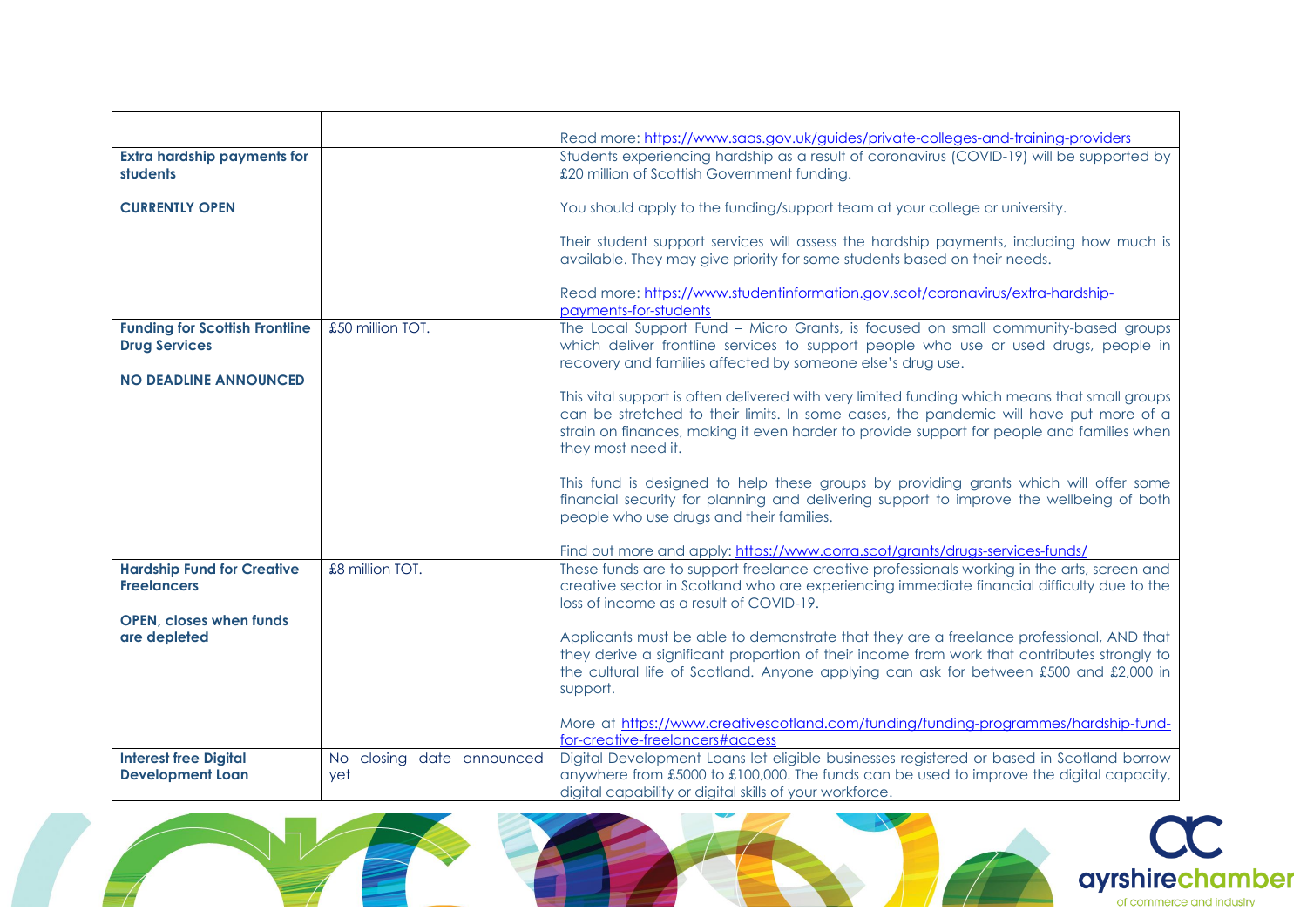|                                         |                            |                 | https://findbusinesssupport.gov.scot/service/funding/interest-free-digital-<br>Read<br>more:                                    |
|-----------------------------------------|----------------------------|-----------------|---------------------------------------------------------------------------------------------------------------------------------|
|                                         |                            |                 | development-loan                                                                                                                |
| <b>Kilmarnock Shopfront</b>             | Up to £6,000               | eligible<br>per | Funding has been provided by the Place Based Investment Programme, Scotland's Towns                                             |
| Improvement                             | business                   |                 | Partnership and East Ayrshire Council.                                                                                          |
|                                         |                            |                 |                                                                                                                                 |
| <b>OPEN, contracts must be in</b>       |                            |                 | Applications for Shopfront Improvement Funding are invited from businesses from                                                 |
| place by 31st March 2022                |                            |                 | Kilmarnock town centre looking to make repairs or enhance their shopfront. There is a                                           |
|                                         |                            |                 | budget of £6,000 per shop.                                                                                                      |
|                                         |                            |                 |                                                                                                                                 |
|                                         |                            |                 | More at: https://www.celebratekilmarnock.com/shopfrontimprovement                                                               |
| <b>Low Emission Zone Retrofit</b>       | Up to £16,000 per eligible |                 | The Low Emission Zone (LEZ) Retrofit Fund helps micro businesses and sole traders improve                                       |
| <b>Fund</b>                             | vehicle                    |                 | their vehicle and avoid future LEZ penalties. Eligible businesses operating non-compliant                                       |
|                                         |                            |                 | vehicles with available retrofit solutions in a planned LEZ can receive up to 80% funding to                                    |
| <b>OPEN, closes 31st March</b>          |                            |                 | retrofit of their vehicle, subject to availability and terms and conditions.                                                    |
|                                         |                            |                 |                                                                                                                                 |
|                                         |                            |                 | More at: https://findbusinesssupport.gov.scot/service/funding/low-emission-zone-retrofit-                                       |
|                                         |                            |                 | fund                                                                                                                            |
| <b>Festival</b><br><b>Market</b><br>and |                            |                 | During this period of Covid-related restrictions on travel, the Market and Festivals Fund will                                  |
| <b>Attendance Fund</b>                  |                            |                 | only be open for writers, directors and producers taking part in online events. Whilst this                                     |
|                                         |                            |                 | means that costs for travel and accommodation cannot be included in an application,                                             |
|                                         |                            |                 | costs such as accreditation and access costs including childcare are eligible.                                                  |
|                                         |                            |                 | This will be reviewed on an ongoing basis in line with guidance from the Scottish                                               |
|                                         |                            |                 | Government.                                                                                                                     |
|                                         |                            |                 |                                                                                                                                 |
|                                         |                            |                 | This fund aims to support the continued development of a skilled and diverse screen                                             |
|                                         |                            |                 | workforce, fostering real professional opportunities and sustainable careers by supporting                                      |
|                                         |                            |                 | the professional and creative development of both emerging and established filmmaking                                           |
|                                         |                            |                 | talent, and promoting their work and Scottish filmmaking internationally.                                                       |
|                                         |                            |                 |                                                                                                                                 |
|                                         |                            |                 | https://www.screen.scot/funding-and-support/screen-scotland-<br>Find<br>out<br>more:<br>funding/market-and-festival-attendance- |
|                                         |                            |                 | fund?utm_campaign=834941_FindBusinessSupport%20-%20COVID-19%20-                                                                 |
|                                         |                            |                 | %20Updates%20199&utm_medium=email&utm_source=Scottish%20Enterprise&dm_i=4X7B,                                                   |
|                                         |                            |                 | HW8T,4K6K1E,24A8I,1                                                                                                             |
| Mentor Scheme to improve                | £19.4 million TOT.         |                 | A £19.4 million Scottish Government fund will support a six year mentoring programme to                                         |
| chances for young<br><b>life</b>        |                            |                 | help young people reach their full potential.                                                                                   |
| people announced                        |                            |                 |                                                                                                                                 |
|                                         |                            |                 | MCR Pathways charity will roll out its successful Young Scottish Talent mentoring                                               |
|                                         |                            |                 | programme and social enterprise and charity Columba 1400 will expand its values-based                                           |
|                                         |                            |                 |                                                                                                                                 |

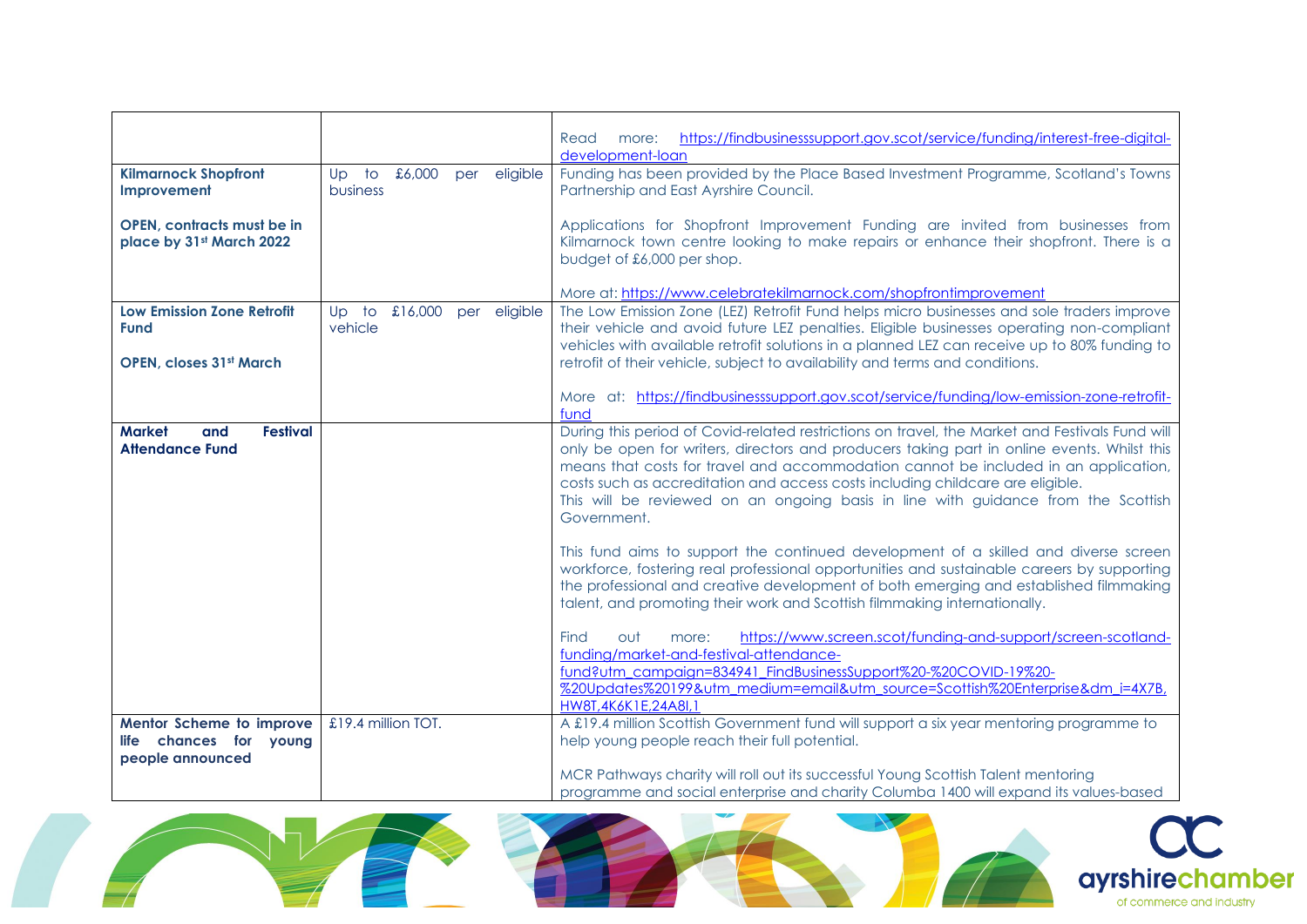| mission<br><b>National</b><br>drugs<br>funds: guidance       | £18 million TOT.                                             | Leadership Academy for Young People, working in partnership to improve education<br>outcomes, career opportunities and life chances.<br>Education Secretary John Swinney said:<br>"Our young people have endured an extremely challenging 12 months coping with the<br>disruption to school life caused by the COVID-19 pandemic. For some young people, this<br>period has impacted them disproportionality, which is why we have introduced the young<br>person's guarantee.<br>Find out more: https://buff.ly/3cwTOfx<br>Information and guidance for the National Drugs Mission Funds to reduce drug related<br>deaths and harms.<br>Service Improvement Fund: £5 million has been allocated to continue the<br>Improvement Fund, launched earlier this year. To provide improved services for<br>outreach, treatment, rehabilitation and after care;<br>Local Support Fund: £5 million has been allocated to continue the Grassroots<br>Fund, launched earlier this year. To provide access to funding for a wide range of<br>communities and grassroots organisations which support the aims of the national<br>mission;<br>Recovery Fund: £5 million has been allocated to support access to residential<br>rehabilitation by providing additional residential rehabilitation capacity, support<br>people to access residential rehabilitation and support people after they leave<br>residential rehabilitation;<br>Children and Families Fund: £3 million has been allocated to improve support for<br>children, young people and families impacted by drug use, and ensure all<br>children, young people and families have access to services.<br>Find out more: https://www.gov.scot/publications/national-drugs-mission-funds-quidance/ |
|--------------------------------------------------------------|--------------------------------------------------------------|-----------------------------------------------------------------------------------------------------------------------------------------------------------------------------------------------------------------------------------------------------------------------------------------------------------------------------------------------------------------------------------------------------------------------------------------------------------------------------------------------------------------------------------------------------------------------------------------------------------------------------------------------------------------------------------------------------------------------------------------------------------------------------------------------------------------------------------------------------------------------------------------------------------------------------------------------------------------------------------------------------------------------------------------------------------------------------------------------------------------------------------------------------------------------------------------------------------------------------------------------------------------------------------------------------------------------------------------------------------------------------------------------------------------------------------------------------------------------------------------------------------------------------------------------------------------------------------------------------------------------------------------------------------------------------------------------------------------------------------------------------|
| <b>Nightclub Closure Fund</b>                                | Up to £55,000 depending on<br>your businesses rateable value | The Nightclub Closure Fund will provide financial support to eligible nightclubs etc.<br>required to close to members of the public under regulation 4C of the Health Protection                                                                                                                                                                                                                                                                                                                                                                                                                                                                                                                                                                                                                                                                                                                                                                                                                                                                                                                                                                                                                                                                                                                                                                                                                                                                                                                                                                                                                                                                                                                                                                    |
| OPEN, you do not need to                                     |                                                              | (Coronavirus) (Requirements) (Scotland) Regulations 2021.                                                                                                                                                                                                                                                                                                                                                                                                                                                                                                                                                                                                                                                                                                                                                                                                                                                                                                                                                                                                                                                                                                                                                                                                                                                                                                                                                                                                                                                                                                                                                                                                                                                                                           |
| apply,<br>you<br>will<br><b>be</b><br>contacted if eligible. |                                                              | Nightclubs previously required to close under the Business Contingency Funding will be                                                                                                                                                                                                                                                                                                                                                                                                                                                                                                                                                                                                                                                                                                                                                                                                                                                                                                                                                                                                                                                                                                                                                                                                                                                                                                                                                                                                                                                                                                                                                                                                                                                              |
|                                                              |                                                              | contacted directly and invited to apply for this grant.                                                                                                                                                                                                                                                                                                                                                                                                                                                                                                                                                                                                                                                                                                                                                                                                                                                                                                                                                                                                                                                                                                                                                                                                                                                                                                                                                                                                                                                                                                                                                                                                                                                                                             |
|                                                              |                                                              | More at: https://www.gov.scot/publications/coronavirus-covid-19-business-                                                                                                                                                                                                                                                                                                                                                                                                                                                                                                                                                                                                                                                                                                                                                                                                                                                                                                                                                                                                                                                                                                                                                                                                                                                                                                                                                                                                                                                                                                                                                                                                                                                                           |
|                                                              |                                                              | funding/hospitality/nightclub-closure-fund/                                                                                                                                                                                                                                                                                                                                                                                                                                                                                                                                                                                                                                                                                                                                                                                                                                                                                                                                                                                                                                                                                                                                                                                                                                                                                                                                                                                                                                                                                                                                                                                                                                                                                                         |
| <b>Community</b><br><b>Rural</b>                             | Up to £2,500                                                 | Local groups and organisations across Scotland's Rural* Communities are now able to                                                                                                                                                                                                                                                                                                                                                                                                                                                                                                                                                                                                                                                                                                                                                                                                                                                                                                                                                                                                                                                                                                                                                                                                                                                                                                                                                                                                                                                                                                                                                                                                                                                                 |

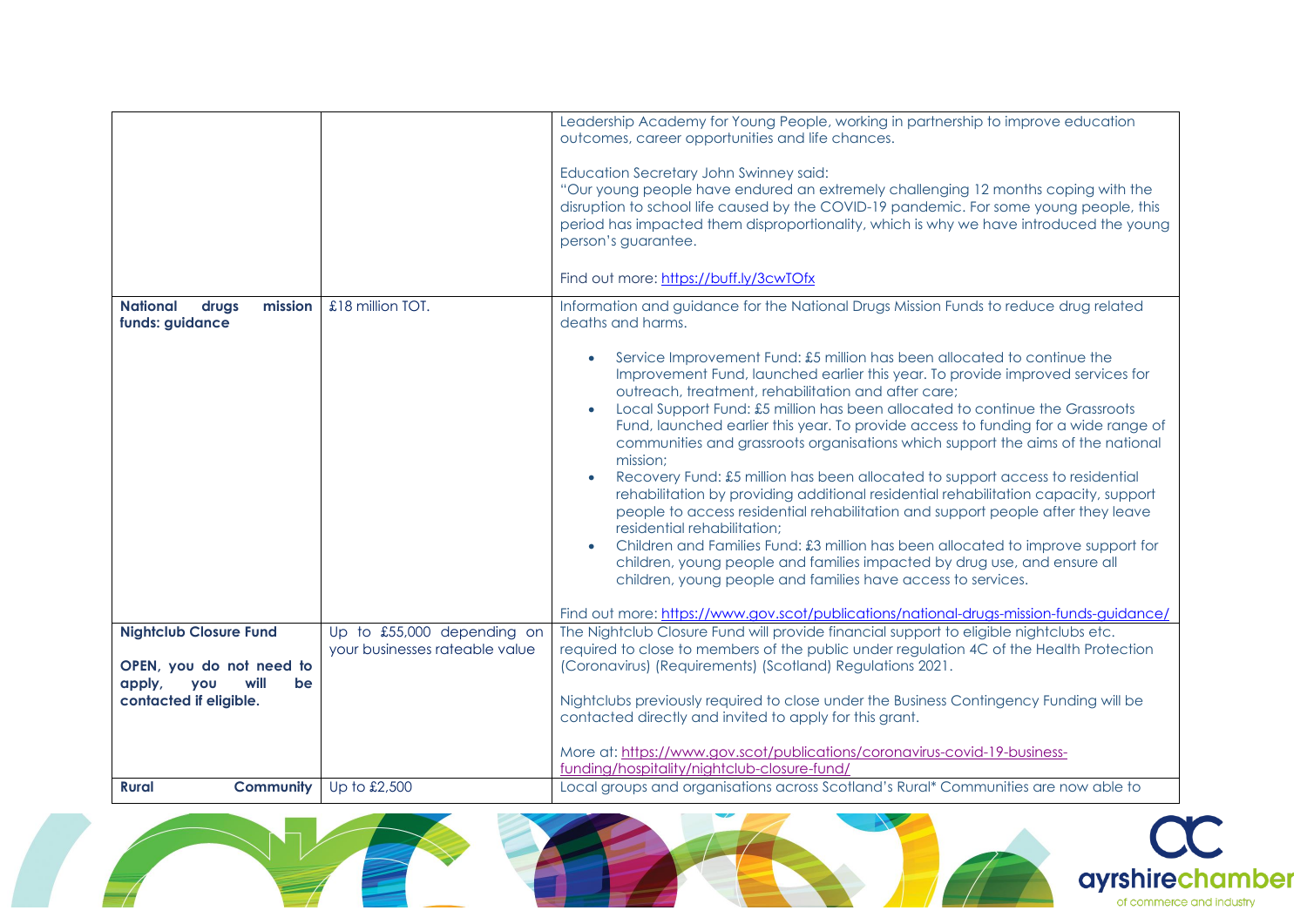| <b>Engagement Fund</b>                                                                   |                                                                               | apply for micro grants of up to £2,500 to support and promote mental health recovery<br>following the pandemic in Scotland's rural communities through community engagement                                                                                    |
|------------------------------------------------------------------------------------------|-------------------------------------------------------------------------------|----------------------------------------------------------------------------------------------------------------------------------------------------------------------------------------------------------------------------------------------------------------|
| OPEN, Round 1 closes 31st<br><b>March</b>                                                |                                                                               | and support approaches.                                                                                                                                                                                                                                        |
| Round 2 opens 1st April,<br>closes 15 <sup>th</sup> July                                 |                                                                               | The grants are specifically aimed at people who face additional inequalities in achieving<br>good mental health whilst recovering from the pandemic.                                                                                                           |
| Round 2 opens 1st August,<br>closes 21st October.                                        |                                                                               | More at: https://www.supportinmindscotland.org.uk/News/rural-community-engagement-<br>fund                                                                                                                                                                     |
| Scottish<br><b>Brewers</b> Support<br><b>Fund</b>                                        | Between £5,625 and £29,500<br>depending on your businesses<br>rateable value. | Breweries who previously received funding from the Brewers Support Fund Phase 1 (part of<br>the Contingency Fund Plus), plus any new brewery businesses which meet the eligibility<br>criteria are entitled to this one off grant payment.                     |
| OPEN, you do not need to<br>apply. If eligible your local<br>authority will contact you. |                                                                               | Local authorities will administer this grant and will be responsible for delivering the funding<br>to eligible businesses.                                                                                                                                     |
|                                                                                          |                                                                               | More at: https://www.gov.scot/publications/coronavirus-covid-19-business-<br>funding/manufacturing/scottish-brewers-support-fund/                                                                                                                              |
| <b>Scotland's Creative Digital</b><br><b>Initiative</b>                                  | £1 million TOT.                                                               | The Creative Digital Initiative will help the sector develop digital capabilities in response to<br>the limitations imposed by the coronavirus (COVID-19) pandemic.                                                                                            |
|                                                                                          |                                                                               | The programme includes:<br>grants for creative businesses to build their digital capacity<br>courses to increase confidence in digital understanding<br>workshops and mentoring for artists and cultural organisations<br>$\bullet$                            |
|                                                                                          |                                                                               | Culture Secretary Fiona Hyslop said:<br>"The COVID-19 pandemic has changed the way we work and creative and cultural<br>businesses in particular have shown great innovation over the last year, exploring new<br>ways to reach out to and engage with people. |
|                                                                                          |                                                                               | "This programme will provide support to small and medium-sized creative and cultural<br>businesses to help them continue to build their digital capacity and provide the tools<br>needed to respond to the limitations they currently face.                    |
|                                                                                          |                                                                               | Read more: https://buff.ly/3fnpyW5 and https://digitalfunding.xponorth.co.uk/details                                                                                                                                                                           |
| <b>SME Loan (For installation of</b><br>heating<br>renewables<br>&                       | £26 million TOT.                                                              | The fund is funded by the Scottish Government to support small and medium sized                                                                                                                                                                                |